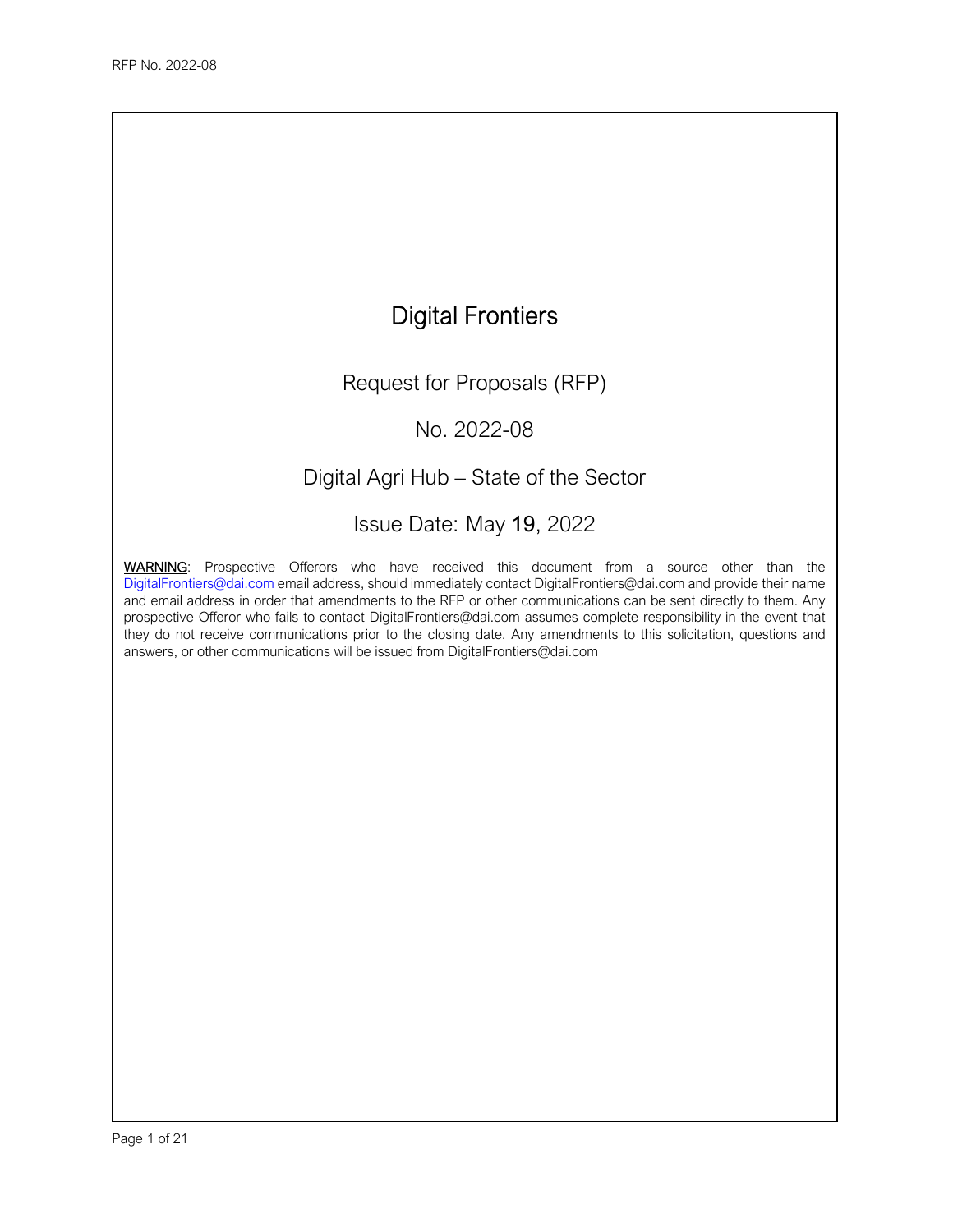# Table of Contents

| 1.<br>4              |                                                                                               |                       |
|----------------------|-----------------------------------------------------------------------------------------------|-----------------------|
| 1.1                  | Purpose                                                                                       | 4                     |
| 1.2                  | <b>Issuing Office</b>                                                                         | $\overline{4}$        |
| 1.3                  | Type of Award Anticipated                                                                     | $\overline{4}$        |
| 1.4                  | <b>Eligibility Requirements</b>                                                               | 4                     |
| 2.<br>$\overline{4}$ |                                                                                               |                       |
| 2.1                  | General Instructions                                                                          | 4                     |
| 2.2                  | Proposal Cover Letter                                                                         | $\overline{4}$        |
| 2.3                  | Questions regarding the RFP                                                                   | $\overline{4}$        |
| 5<br>3.              |                                                                                               |                       |
| 3.1                  | Services Specified                                                                            | 5                     |
| 3.2                  | <b>Technical Evaluation Criteria</b>                                                          | 5                     |
| 6<br>4.              |                                                                                               |                       |
| 4.1                  | Cost Proposals                                                                                | $\,6$                 |
|                      | 4.2 Budget Narrative                                                                          | $6\,$                 |
| 6<br>5.              |                                                                                               |                       |
| 5.1                  | <b>Best Value Determination</b>                                                               | 6                     |
| 5.2                  | Responsibility Determination                                                                  | $\overline{7}$        |
| 7<br>6.              |                                                                                               |                       |
| 7<br>7 <sub>1</sub>  |                                                                                               |                       |
| 7.1                  | <b>General Terms and Conditions</b>                                                           |                       |
| 7.2                  | Prohibited Technology                                                                         | 7<br>$\boldsymbol{7}$ |
| 7.3                  | Source and Nationality                                                                        | $\boldsymbol{7}$      |
|                      | 7.4 US Government Registrations                                                               | $\,8\,$               |
|                      | 7.5 Fly America Act                                                                           | 8                     |
| 8<br>8.              |                                                                                               |                       |
| $\mathbf{1}$<br>9.   |                                                                                               |                       |
| 9.1                  | Attachment A: Scope of Work for Services                                                      | $9\,$                 |
| 9.2                  | Attachment B: Proposal Cover Letter                                                           | 13                    |
| 9.3                  | Attachment C: Budget and Budget Narrative Template                                            | 14                    |
| 9.4                  | Attachment D: Instructions for Obtaining a CAGE/NCAGE Code, SAM Registration, and DUNS Number | 15                    |
| 9.5                  | Attachment E: Past Performance Table Template                                                 | 16                    |
| 9.6                  | Attachment F: Representations and Certifications of Compliance                                | 17                    |
| 9.7                  | Attachment G: Travel and International Air Transportation                                     | 18                    |
| 9.8                  | Attachment H: Proposal Checklist                                                              | 20                    |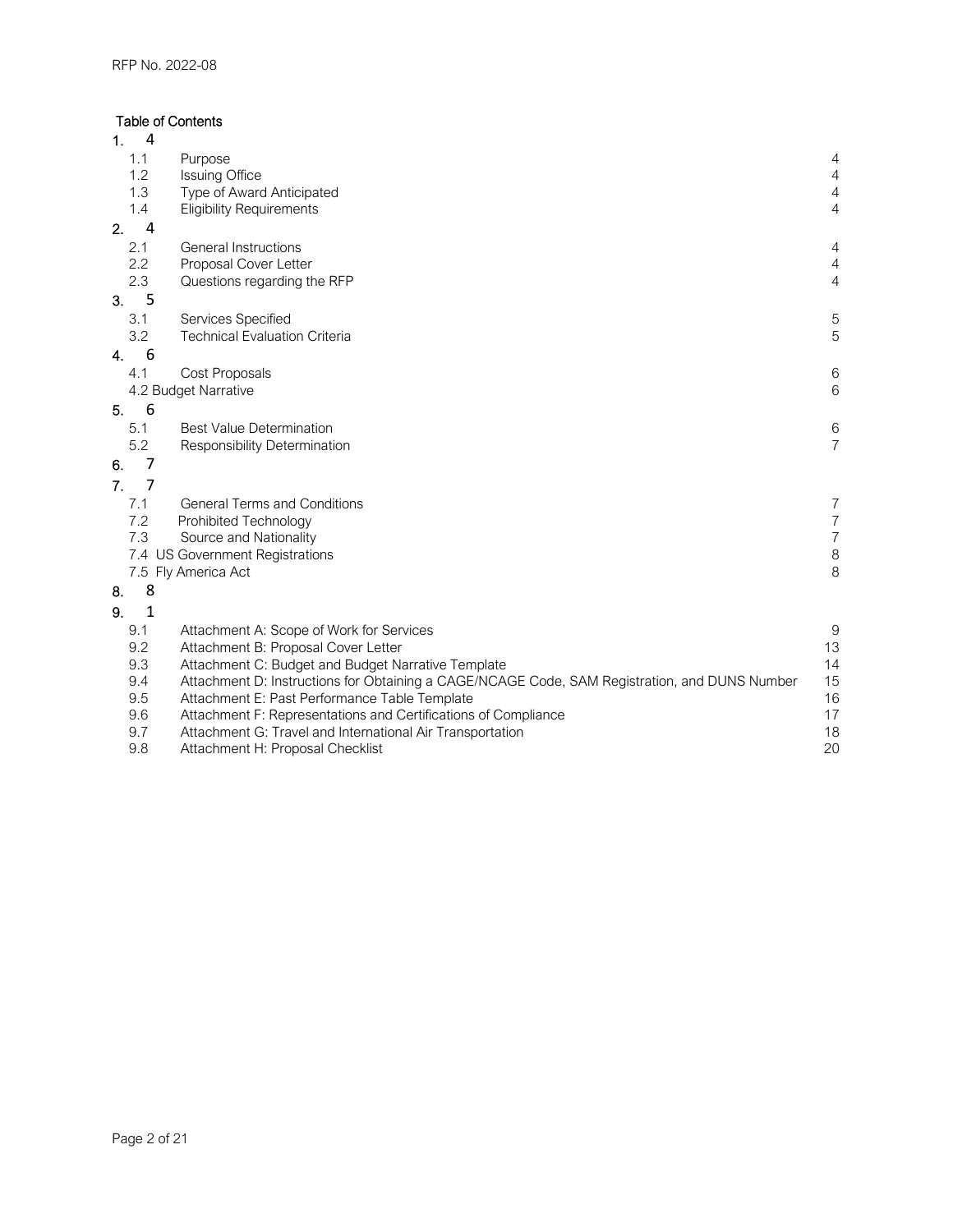# Synopsis of the RFP

| RFP No.                           | 2022-08                                                                                                                                                                                                                                          |
|-----------------------------------|--------------------------------------------------------------------------------------------------------------------------------------------------------------------------------------------------------------------------------------------------|
| <b>Issue Date</b>                 | May 19, 2022                                                                                                                                                                                                                                     |
| Title                             | Digital Agri Hub - State of the Sector                                                                                                                                                                                                           |
| Issuing Office & Email            | Digital Frontiers c/o DAI                                                                                                                                                                                                                        |
|                                   | DigitalFrontiers@dai.com                                                                                                                                                                                                                         |
| Deadline for Receipt of Questions | June 1, 2022 5pm EST time, to DigitalFrontiers@dai.com                                                                                                                                                                                           |
| Deadline for Receipt of Proposals | June 16, 2022, 5pm EST time, to DigitalFrontiers@dai.com                                                                                                                                                                                         |
| Point of Contact                  | DigitalFrontiers@dai.com                                                                                                                                                                                                                         |
| <b>Anticipated Award Type</b>     | Time and Materials or Cost Reimbursable contract                                                                                                                                                                                                 |
| Basis for Award                   | An award will be made based on the <b>Trade Off Method</b> . The award will be<br>issued to the responsible and reasonable offeror who provides the best value<br>to DAI and its client using a combination of technical and cost/price factors. |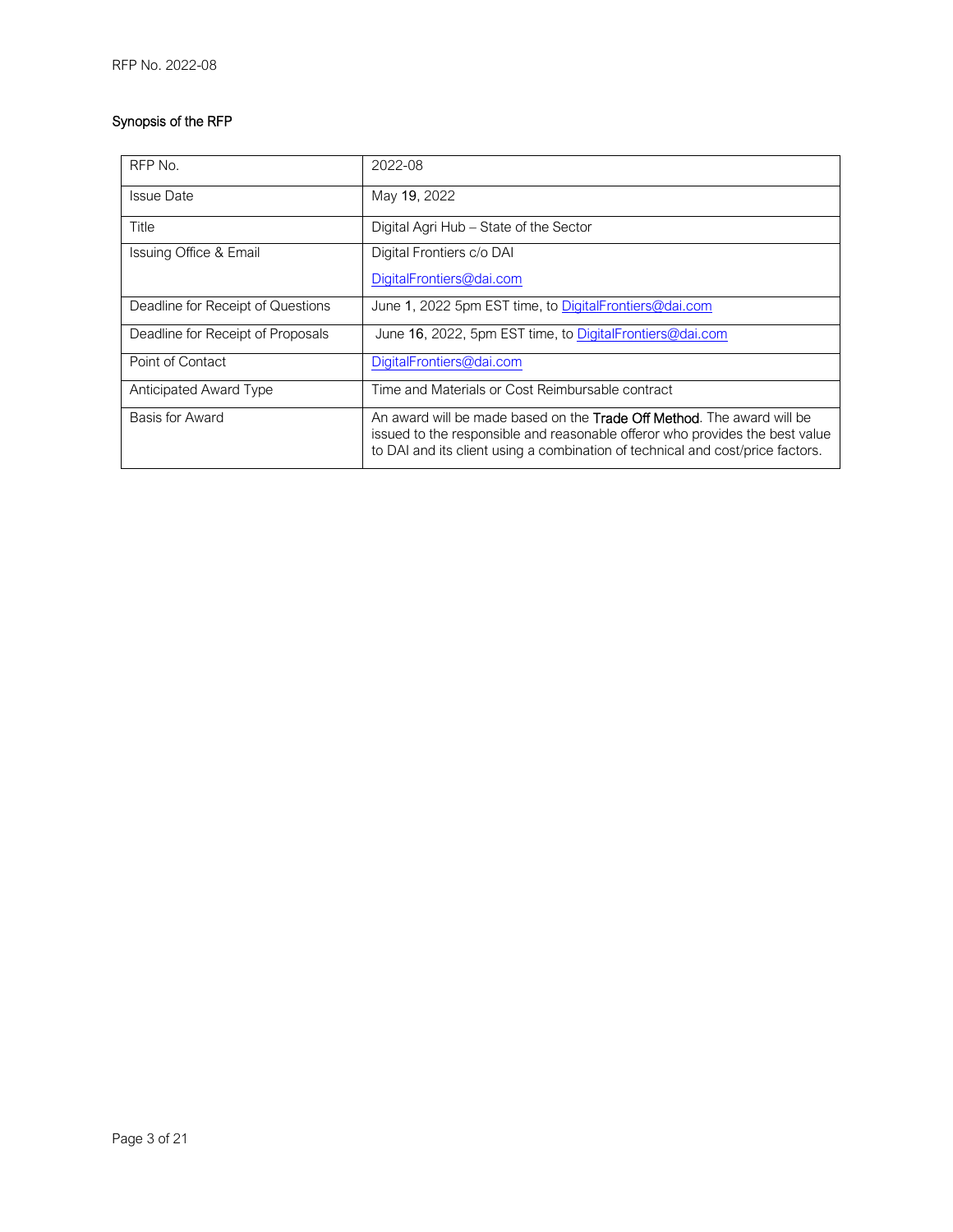# **1. Introduction and Purpose**

#### 1.1 Purpose

DAI, the implementer of the USAID-funded Digital Frontiers program, invites qualified offerors to submit proposals to support the Digital Agri Hub donor group in producing a report that analyzes the current digital agriculture market and trends. The requested services are fully detailed in Attachment A of this RFP.

#### 1.2 Issuing Office

The Issuing Office and Contact Person noted in the above synopsis is the sole point of contact at DAI for purposes of this RFP. Any prospective offeror who fails to register their interest with DigitalFrontiers@dai.com assumes complete responsibility if they do not receive direct communications (amendments, answers to questions, etc.) prior to the closing date.

#### 1.3 Type of Award Anticipated

DAI anticipates awarding a Time and Materials or Cost Reimbursable contract. This contract type is subject to change during negotiations. Per 2 CFR 700.13, for-profit Offerors must exclude profit from cost proposals, as this contract will be considered a subaward.

- A Time and Materials Contract is: An award that allows the acquisition of supplies or services based on direct labor and materials at cost. It has two primary components: Labor (Time) and Non-labor (Materials).
- A Cost Reimbursable Contract is: An award where the contractor is reimbursed for actual reasonable, allowable, and allocable costs up to a maximum ceiling value of the contract agreement.

#### 1.4 Eligibility Requirements

This RFP is open to registered businesses, non-governmental organizations, and think tanks. The following are not eligible:

- Government entities
- Organizations staffed by staff from USAID, DAI, or other USAID personal service or institutional support contractors, or their immediate family members.

#### In addition, offerors must meet the following technical criteria to be considered eligible to submit proposals under this RFP:

- 1. Offeror has completed at least one (1) regional or global ecosystem study on the digital agriculture innovation space in the last five years focused on lower- and middle-income countries (LMICs);
- 2. Offeror demonstrates understanding of the intersection of agtech, as well as fintech and climate tech for agriculture;
- 3. Offeror demonstrates strong capacity to scan agriculture and technology markets across LMICs, including Latin America, Africa and Asia;
- 4. Offeror demonstrates expertise in and demonstrated understanding of both donor and investment landscapes for digital agriculture;
- 5. Offeror demonstrates expertise in understanding gender aspects and application of digital innovation for smallholder farmers;
- 6. Offeror demonstrates knowledge of the legal and regulatory enabling environment for digital innovation in agriculture LMIC context.

# **2. General Instructions to Offerors**

#### 2.1 General Instructions

"Offeror", "Contractor", and/or "Bidder" means a firm proposing the work under this RFP. "Offer" and/or "Proposal" means the package of documents the firm submits to propose the work.

Offerors wishing to respond to this RFP must submit proposals, in English, in accordance with the following instructions. Offerors are required to review all instructions and specifications contained in this RFP. Failure to do so will be at the Offeror's risk. If the solicitation is amended, then all terms and conditions not modified in the amendment shall remain unchanged.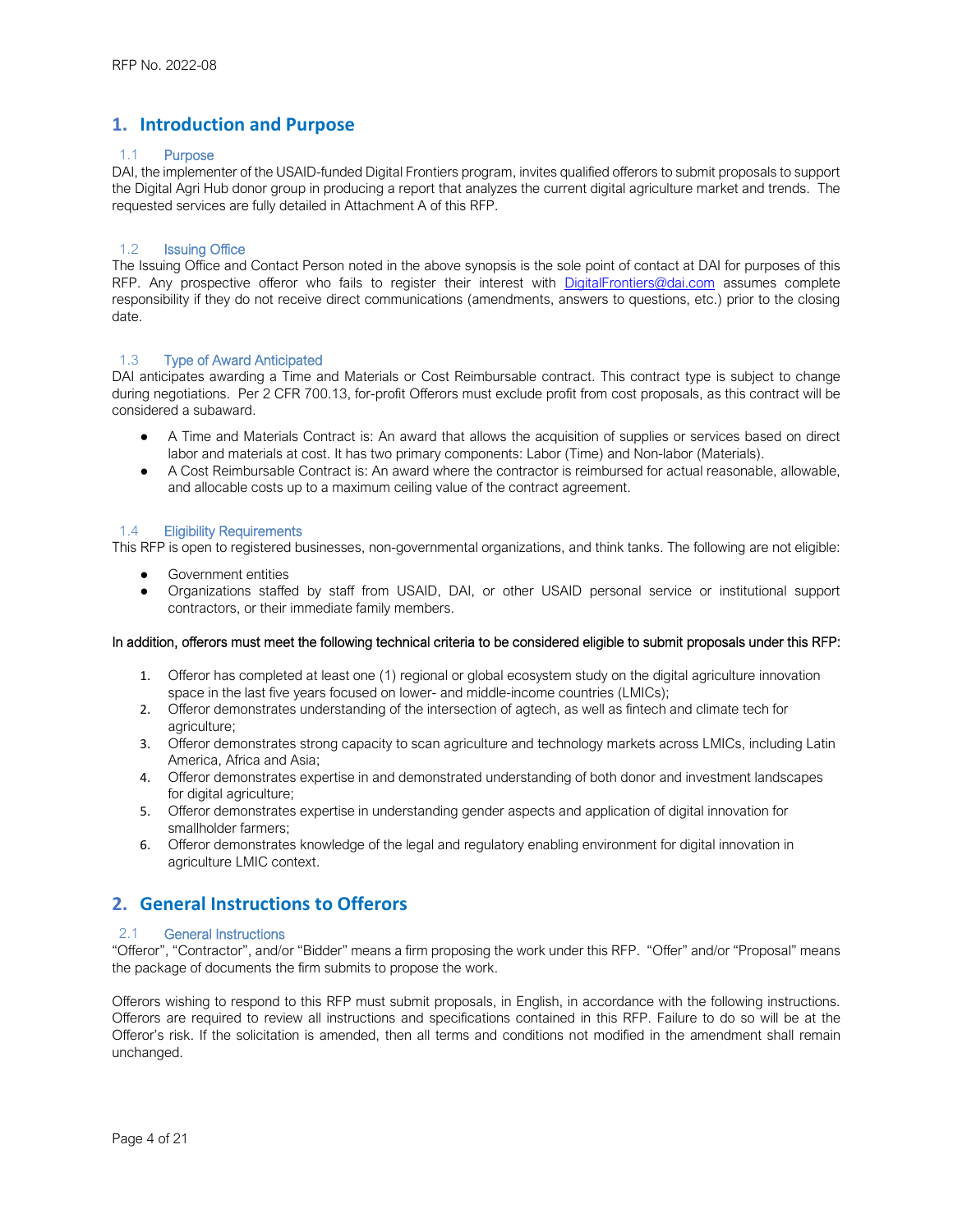Issuance of this RFP in no way obligates DAI to award a contract or purchase order. Offerors will not be reimbursed for any costs associated with the preparation or submission of their proposal. DAI shall in no case be responsible for or liable for these costs.

Proposals are due no later than June 16, 2022, 5pm EST time, to be submitted via email to DigitalFrontiers@dai.com. Please include the RFP number (2022-08) in the subject line of the email. Late offers will be rejected except under extraordinary circumstances at DAI's discretion. Technical proposals are limited to ten pages (excluding cover letter, staff bios/CVs, and past performance matrix).

The submission to DAI of a proposal in response to this RFP will constitute an offer and indicates the Offeror's agreement to the terms and conditions in this RFP and any attachments hereto. DAI reserves the right not to evaluate a non-responsive or incomplete proposal.

#### 2.2 Proposal Cover Letter

A cover letter shall be included with the proposal on the Offeror's company letterhead with a duly authorized signature using Attachment B as a template for the format. The cover letter shall include the following items:

- The Offeror will certify a validity period of 90 days for the prices provided.
- Acknowledge the solicitation amendments received.

#### 2.3 Questions regarding the RFP

Each Offeror is responsible for reading and complying with the terms and conditions of this RFP. Requests for clarification or additional information must be submitted in writing via email to DigitalFrontiers@dai.com by June 1, 2022 at 5pm EST time. No questions will be answered by phone. Any verbal information received from a DAI or Digital Frontiers employee or other entity shall not be considered as an official response to any question regarding this RFP.

Copies of questions and responses will be distributed via email to all prospective bidders who are on record as having received this RFP after the submission date specified in the Synopsis above.

# **3. Instructions for the Preparation of Technical Proposals**

Technical proposals shall be in a separate attachment from cost proposals and shall be clearly labeled as "VOLUME I: TECHNICAL PROPOSAL." Technical proposals are limited to ten (10) pages, excluding staff bios/CVs, past performance matrix, and cover letter.

Technical proposals shall include the following contents:

#### 1. Technical Approach

- Narrative summary of firm's technical approach to the Scope of Work in Attachment A, proposing a methodology for the implementation of the SOW's six (6) primary tasks.
- Workplan in the form of a Gantt chart that outlines a notional calendar for implementation of the SoW.

#### 2. Past Performance

Past Performance Matrix per the template in Attachment E. The matrix should include a list of at least three (3) recent projects. *As available,* the information shall include the legal name and address of the organization for which services were performed, a description of the work performed, the duration of the work and the value of the contract, and a current contact phone number of a responsible and knowledgeable representative of the organization. This information may be used for validation of experience or reference checks.

#### 3. Personnel and Organizational Qualifications

- CVs of key named personnel who will implement the scope of work. Each CV should not exceed 2 pages each. One person may fill multiple functions if applicable. Personnel must meet minimum specifications included in this RFA, and preference will be given to candidates that meet preferred specifications.
- Organizational capacity statement demonstrating the offeror's technical qualifications to implement the SoW;
- List of all the staff members and their proposed roles and responsibilities.
- Offerors must demonstrate the required competences and expertise listed under Section 1.4 of this RFP, Eligibility Requirements;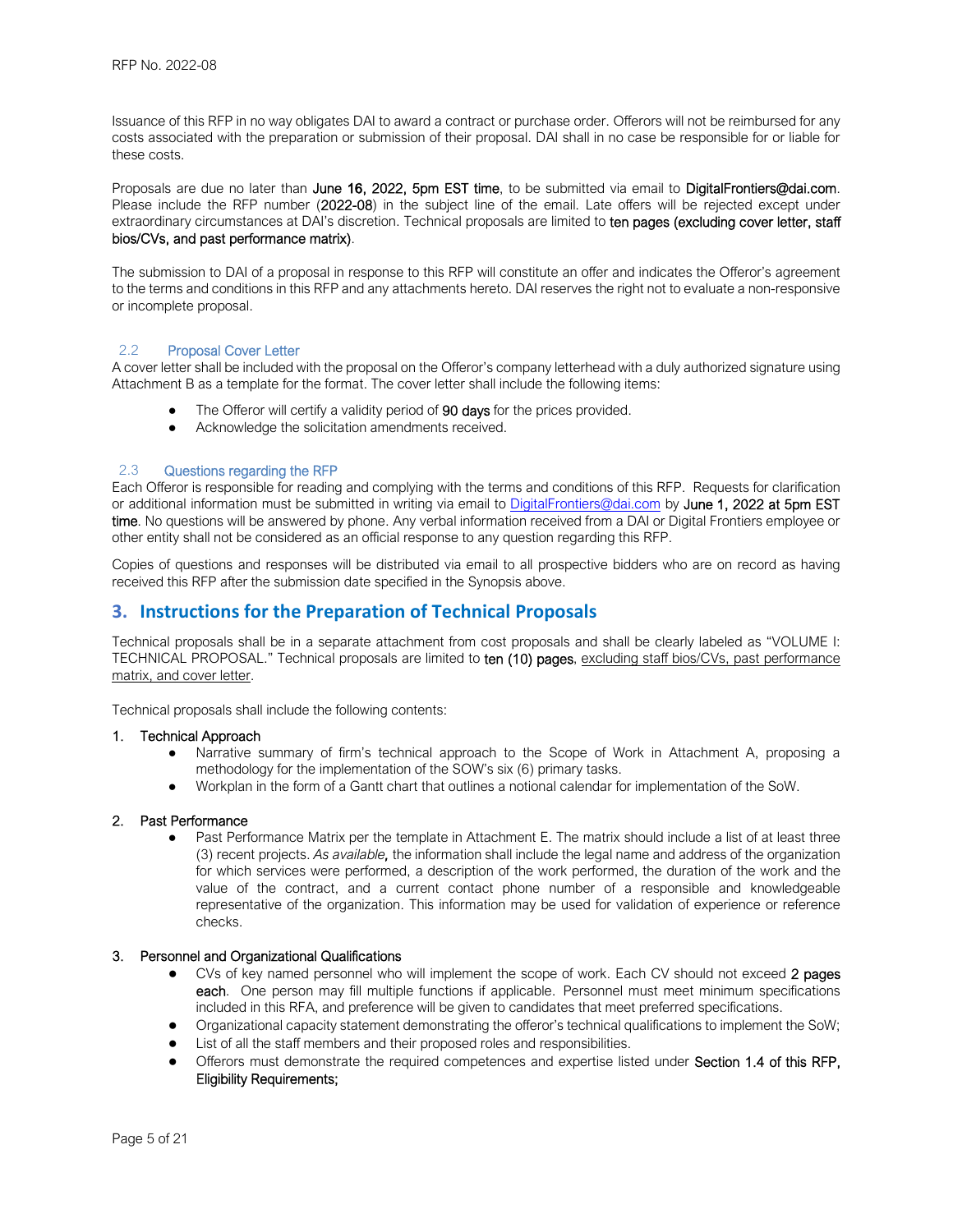#### 3.1 Services Specified

For this RFP, DAI is in need of the services described in Attachment A.

#### 3.2 Technical Evaluation Criteria

Each proposal will be evaluated and scored against the evaluation criteria and evaluation sub-criteria, which are stated in the table below. Cost proposals are not assigned points, but for overall evaluation purposes of this RFP, technical evaluation factors other than cost, when combined, are considered approximately equal to cost factors.

| <b>Evaluation Criteria</b>                        | <b>Evaluation Sub-criteria</b>                                                                                                                                                                                                                                           | Maximum<br>Points |  |  |  |  |
|---------------------------------------------------|--------------------------------------------------------------------------------------------------------------------------------------------------------------------------------------------------------------------------------------------------------------------------|-------------------|--|--|--|--|
| Technical Approach                                | Technical Approach demonstrates understanding of required services and tasks<br>in the SOW;                                                                                                                                                                              | 18 points         |  |  |  |  |
|                                                   | Proposed research approach demonstrates understanding and ability to provide<br>necessary support identified in the SoW.                                                                                                                                                 |                   |  |  |  |  |
|                                                   | Technical approach aligns with the scope and breadth of tasks as described in<br>Attachment A: SoW.                                                                                                                                                                      |                   |  |  |  |  |
| Past Performance                                  | Offeror submits at least three (3) project examples in the Past Performance<br>Matrix demonstrating the capacities and abilities as outlined in Section 3.0<br>above and in Attachment A: SoW                                                                            | 9 points          |  |  |  |  |
| Personnel and<br>Organizational<br>Qualifications | Personnel Plan demonstrates the ability of proposed staff to successfully<br>achieve outlined tasks                                                                                                                                                                      | 9 points          |  |  |  |  |
|                                                   | Proposed Personnel possess relevant experience in conducting cross-sectoral<br>research, conducting qualitative research and analysis and writing reports,<br>presenting research findings and conducting stakeholder engagement and<br>incorporating critical feedback. |                   |  |  |  |  |
|                                                   | <b>Total Points</b>                                                                                                                                                                                                                                                      | 36 points         |  |  |  |  |

# **4. Instructions for the Preparation of Cost Proposals**

#### 4.1 Cost Proposals

Cost proposals shall be in a separate attachment from technical proposals and shall be clearly labeled as "VOLUME II: COST PROPOSAL".

Per 2 CFR 700.13, for-profit Offerors must exclude profit from cost proposals. Offerors should use their previous experience and knowledge to inform a cost proposal that reflecting unit prices reasonable for the local market.

Provided in Attachment C is a template for the cost proposal. Offerors shall complete the template including as much detailed information as possible. The Contractor is responsible for all applicable taxes and fees, as prescribed under the applicable laws for income, compensation, permits, licenses, and other taxes and fees due as required.

### a. 4.2 Budget Narrative

The budget must have an accompanying budget narrative and justification that provides in detail the estimated costs for implementation of the SOW in Attachment A. The combination of the cost data and narrative must be sufficient to allow a determination of whether the costs estimated are reasonable. A budget narrative template is included in Attachment C.

# **5. Basis of Award**

### 5.1 Best Value Determination

DAI will review all proposals, and make an award based on the technical and cost evaluation criteria stated above and select the offeror whose proposal provides the best value to DAI, and specifically to the objectives of this initiative. DAI may also exclude an offer from consideration if it determines that an Offeror is "not responsible", i.e., that it does not have the management and financial capabilities required to perform the work required.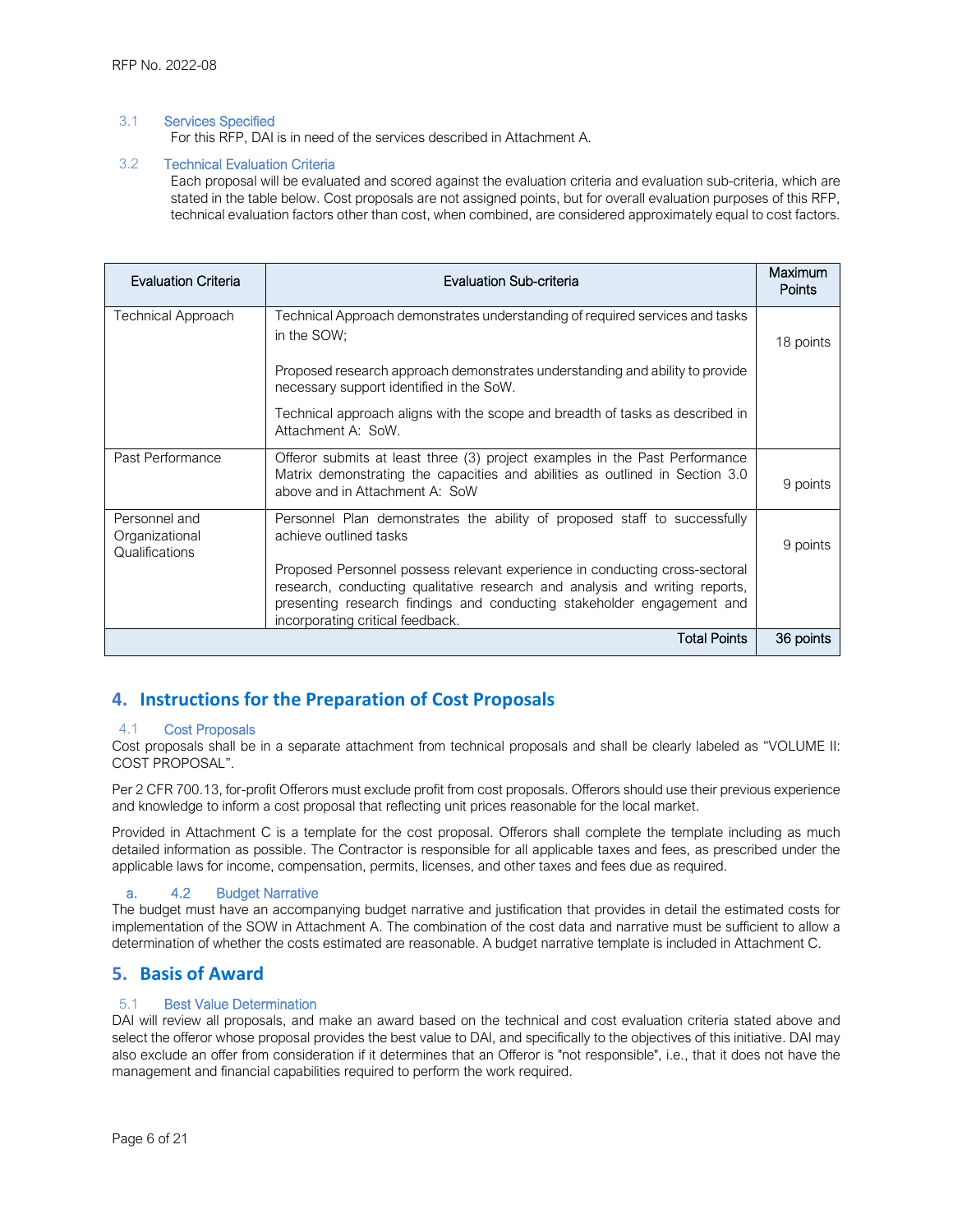Evaluation points will not be awarded for cost. Cost will primarily be evaluated for realism and reasonableness. DAI may award to a higher priced offeror if a determination is made that the higher technical evaluation of that offeror merits the additional cost/price. Alternatively, a lower priced proposal may be selected in lieu a higher scoring technical proposal, should cost savings be identified as the best means to deliver value for money to the initiative.

DAI mav award to an Offeror without discussions. Therefore, the initial offer must contain the Offeror's best price and technical terms.

#### 5.2 Responsibility Determination

DAI will not enter into any type of agreement with an Offeror prior to ensuring the Offeror's responsibility. When assessing an Offeror's responsibility, the following factors are taken into consideration:

- 1. Evidence of a UEI number, CAGE/NCAGE code, and SAM.gov registration (explained below and instructions contained in Attachment D).
- 2. The source, origin and nationality of the products or services are not from a Prohibited Country (explained below).
- 3. Offeror has adequate financial resources to finance and perform the work or deliver goods or the ability to obtain financial resources without receiving advance funds from DAI.
- 4. Ability to comply with required or proposed delivery or performance schedules.
- 5. A satisfactory past performance record.
- 6. A satisfactory record of integrity and business ethics.
- 7. Offeror has the necessary organization, experience, accounting and operational controls and technical skills.
- 8. Is qualified and eligible to perform work under applicable laws and regulations.
- 9. Offeror already has, or is in the progress Defense Base Act (DBA) insurance or local equivalents, in addition to general liability and other require insurance coverages.

# **6. Inspection & Acceptance**

The designated DAI Project Manager will inspect the services being performed to determine whether the activities are being performed in a satisfactory manner, and that all equipment or supplies are of acceptable quality and standards. The Contractor shall be responsible for any countermeasures or corrective action, within the scope of this RFP, which may be required by the DAI Project Director as a result of such inspection.

# **7. Compliance with Terms and Conditions**

#### 7.1 General Terms and Conditions

Offerors agree to comply with the general terms and conditions for an award resulting from this RFP. The selected Offeror shall comply with all Representations and Certifications of Compliance listed in Attachment F.

#### 7.2 Prohibited Technology

Offerors MUST NOT provide any goods and/or services that utilize telecommunications and video surveillance products from the following companies: Huawei Technologies Company, ZTE Corporation, Hytera Communications Corporation, Hangzhou Hikvision Digital Technology Company, or Dahua Technology Company, or any subsidiary or affiliate thereof, in compliance with 2 CFR 200.216.

#### 7.3 Source and Nationality

Under the authorized geographic code for its Agreement DAI may only procure goods and services from the following countries. DAI may exercise the option to seek a waiver to these requirements if selected Offeror is registered in a country outside of Geographic Code 937.

Geographic Code 937: Goods and services from the United States, the cooperating country, and "Developing Countries" other than "Advanced Developing Countries" excluding prohibited countries. A list of the "Developing Countries" as well as "Advanced Developing Countries" can be found at: https://www.usaid.gov/ads/policy/300/310maa and https://2012-2017.usaid.gov/sites/default/files/documents/1876/310mab.pdf respectively.

DAI must verify the source and nationality of goods and services and ensure (to the fullest extent possible) that DAI does not procure any goods or services from prohibited countries listed by the Office of Foreign Assets Control (OFAC) as sanctioned countries. OFAC sanctioned countries may be searched within the System for Award Management (SAM) at www.SAM.gov. The current list of countries under comprehensive sanctions include: Cuba, Iran, North Korea, Sudan, and Syria. Goods may not transit through or be assembled in comprehensive sanctioned origin or nationality countries nor can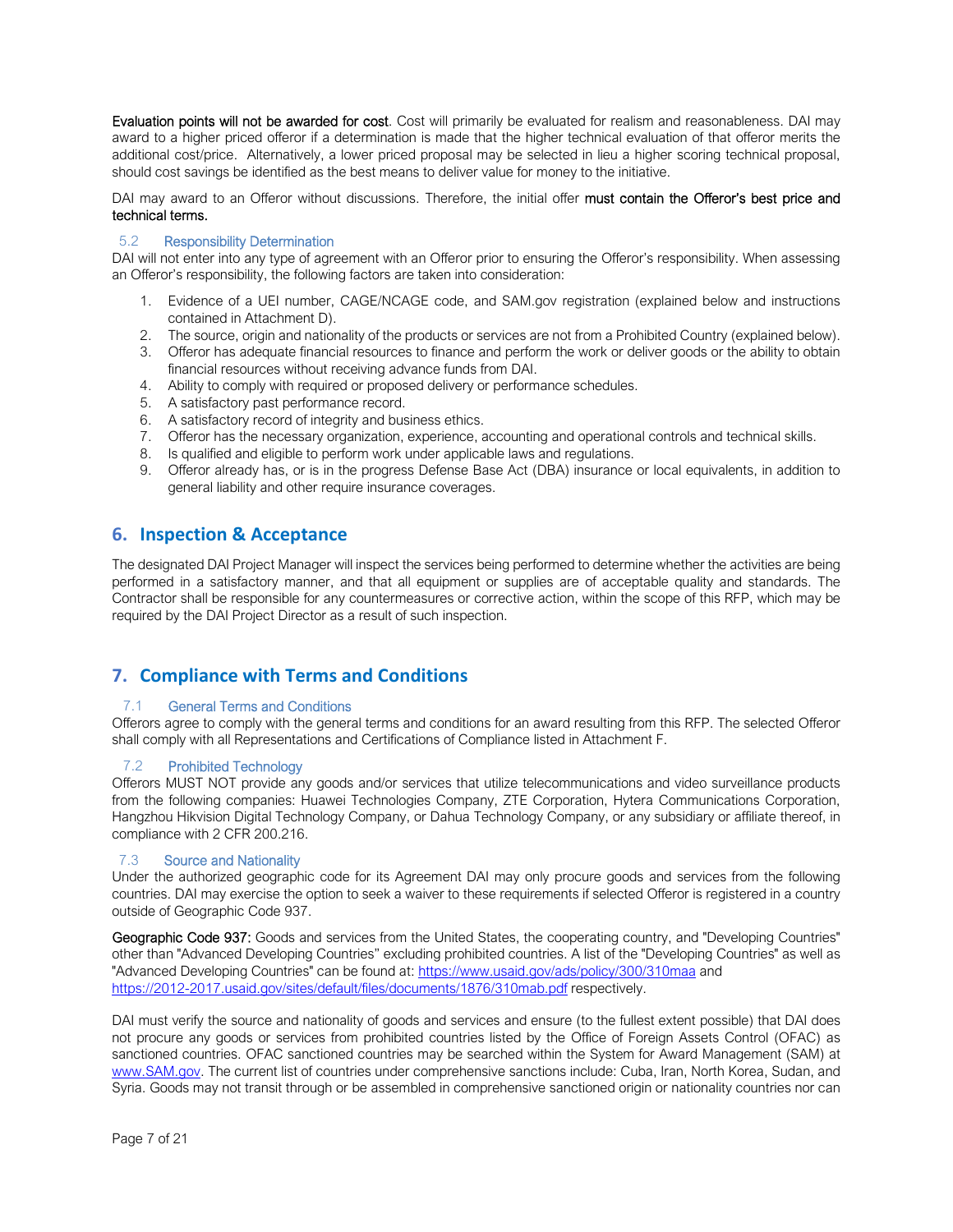the vendor be owned or controlled by a prohibited country. DAI is prohibited from facilitating any transaction by a third party if that transaction would be prohibited if performed by DAI.

By submitting a proposal in response to this RFP, Offerors confirm that they are not violating the Source and Nationality requirements of the goods or services being offered and that the goods and services comply with the exclusions for prohibited countries outlined above.

### b. 7.4 US Government Registrations

There is a mandatory requirement for your organization to provide evidence of the following registrations to DAI prior to being awarded an agreement. Without registering in the required databases, DAI cannot deem an Offeror "responsible" to conduct business with and therefore, DAI will not enter into a contract or monetary agreement with any organization. The determination of a successful offeror/applicant resulting from this RFP is contingent upon the winner providing a DUNS number, CAGE/NCAGE Code, and evidence of SAM.gov registration to DAI. Offerors who fail to provide these will not receive an award and DAI will select an alternate Offeror.

- Offerors need to obtain the following before award of an agreement:
	- o UEI Number
	- o Registration with SAM
	- o CAGE/NCAGE

For detailed information on registration in the above USG databases, see Attachment D - Instructions for Obtaining CAGE/NCAGE Code, SAM Registration, and UEI Number

#### c. 7.5 Fly America Act

The contractor must comply with Fly America Act restrictions for all international travel under this award. See Attachment G for the mandatory standard provision regarding international air travel.

# **8. Procurement Ethics**

Neither payment nor preference shall be made by either the Offeror, or by any DAI staff, in an attempt to affect the results of the award. DAI treats all reports of possible fraud/abuse very seriously. Acts of fraud or corruption will not be tolerated, and DAI employees and/or contractors/subgrantees/vendors who engage in such activities will face serious consequences. Any such practice constitutes an unethical, illegal, and corrupt practice and either the Offeror or the DAI staff may report violations to the Toll-Free Ethics and Compliance Anonymous Hotline at +1 855-603-6987, via the DAI website, or via email to FPI\_hotline@dai.com. DAI ensures anonymity and an unbiased, serious review and treatment of the information provided. Such practice may result in the cancellation of the procurement and disqualification of the Offeror's participation in this, and future, procurements. Violators will be reported to USAID, and as a result, may be reported to the U.S. Department of Justice to be included in a Restricted Parties list, preventing them from participating in future U.S. Government business.

Offerors must provide full, accurate and complete information in response to this solicitation. The penalty for materially false responses is prescribed in Section 1001 of Title 18 of the United States Code.

In addition, DAI takes the payment of USAID funds to pay Terrorists, or groups supporting Terrorists, or other parties in exchange for protection very seriously. Should the Terrorist, groups or other parties attempt to extort/demand payment from your organization you are asked to immediately report the incident to DAI's Ethics and Compliance Anonymous Hotline at the contacts described in this clause.

By submitting an offeror, offerors certify that they have not/will not attempt to bribe or make any payments to DAI employees in return for preference, nor have any payments with Terrorists, or groups supporting Terrorists, been attempted.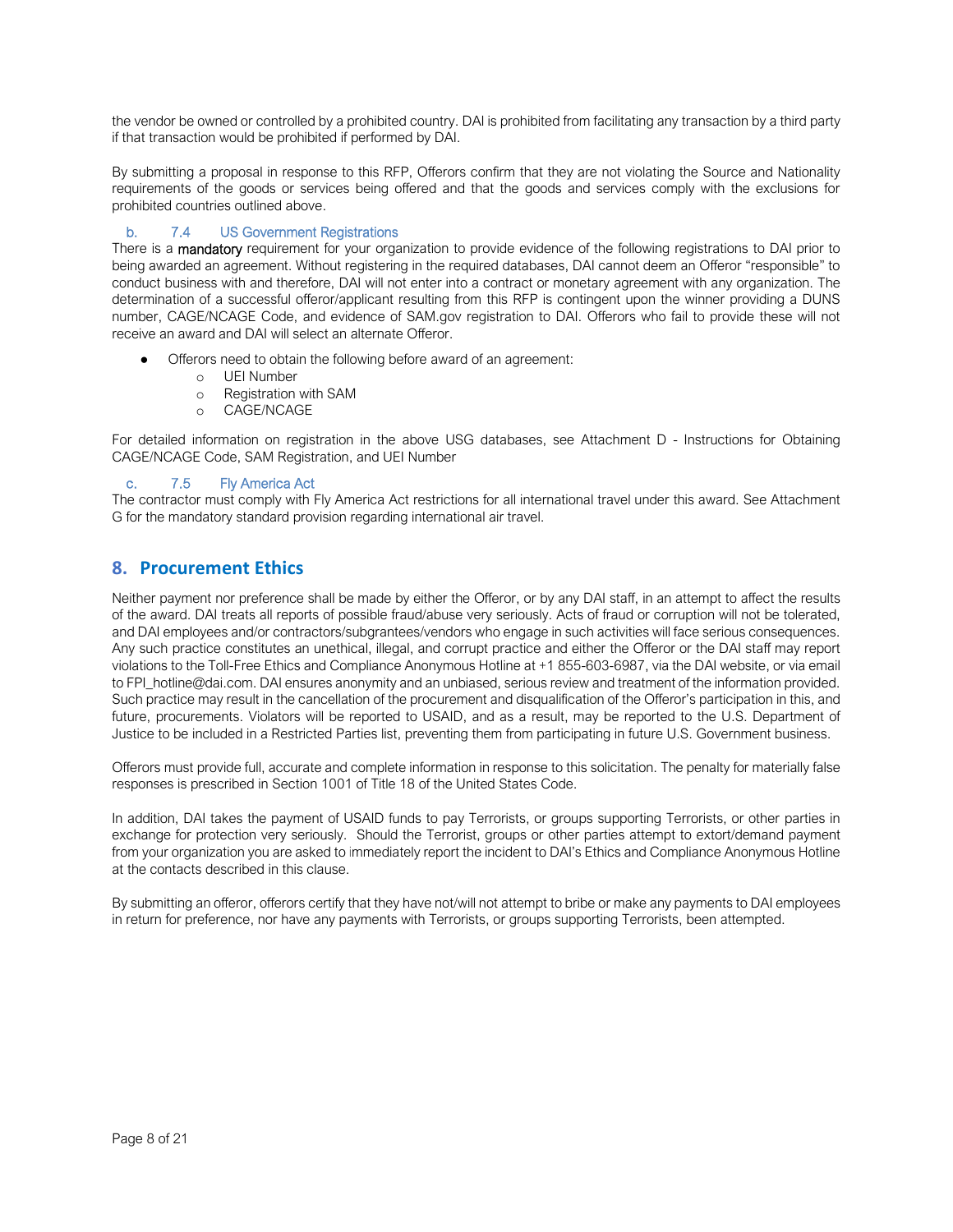# **9. Attachments**

#### 9.1 Attachment A: Scope of Work for Services

# Digital Agri Hub - State of the Sector

Digital Frontiers is a \$74.4 million buy-in mechanism available to USAID Bureaus and Missions from 2017-2023. DAI implements the Digital Frontiers project, which works closely with USAID's Technology Division in the Innovation, Technology, and Research Hub (ITR/T) at the Development, Democracy, and Innovation (DDI) Bureau, USAID Missions, the private sector, and international and local development organizations to identify successful and sustainable digital development approaches and scale their impact globally. Digital for Resilience and Food Security (D4RFS) is the Bureau for Resilience and Food Security's (RFS) buy-in to the Digital Frontiers project. Through D4RFS, DAI engages the RFS Digital Team in leadership, communications, and preliminary strategy and research support.

#### **BACKGROUND**

Globally, nearly 500 million households depend on smallholder farming for their livelihoods.1 Smallholder farmers manage about 25 per cent of the world's cropland and produce around a third of the world's food.2 However, they often experience significant challenges that limit their agricultural productivity and earning potential and impact their livelihoods. These challenges include fragmented or inadequate access to markets; poor access to infrastructure, supplies and equipment; lack of access to finance for agricultural inputs and capital investments; and poor access to information to support farmers in decision making. At the same time, more frequent and extreme weather events resulting from climate change impact farm yields and profitability.<sup>1</sup>

Through the support of philanthropic capital, impact investments and commercial investments, a significant number of Digital Agriculture (D4Ag) innovations have emerged that can lead the next wave of agricultural transformation by offering smallholder farmers access to tailored information for farm productivity including making more relevant production advisory services, improving market linkages, reducing transaction costs, and by leveraging large-scale data analysis across platforms and geographies. While there is strong emerging interest in the sector among donors, investors, agribusinesses, and government actors, much is still unknown about what models exist, what will create impact (due to a nascent and fragmented evidence base), and what is needed to drive agricultural transformation and ultimately smallholder farmer productivity, job creation and incomes through digitalization in agriculture. While some solutions have reached sufficient scale, like Twiga Foods and Wefarm, and have since played a critical role in delivering smallholder-focused agricultural transformation in low and middle-income countries (LMICs). However, the majority remain small in scale, giving rise to a fragmented D4Ag landscape.

In 2019, the CTA program published its' landmark "Digitalization of African Agriculture Report"<sup>2</sup> , which identified more than 300 digitally enabled companies working to transform agricultural services, demonstrating potential D4Ag to build more inclusive, digitally enabled agricultural transformation to drive meaningful livelihood improvements for Africa's smallholder farmers and pastoralists, including women and youth, while creating employment opportunities along the value chain. Following on this study, the Digital Agri Hub (DAH) donor group, including USAID, the Bill and Melinda Gates Foundation (BMGF) and the Foreign, Commonwealth and Development Office (FCDO) has taken the initiative to establish the Digital Agri Hub as a living home for ecosystem data on digital innovation and solutions globally, as well as working to facilitate development in critical areas such as increased investment in the sector and incorporation of climate-smart solutions and gender transformative models.

#### **OBJECTIVE**

The banner publication and core driver of sectoral data for the DAH is expected to be an update of the CTA Digitalization of African Agriculture Report, adapted to the ongoing needs of the sector. The objective of this Activity is to support the development of the first updated report under the DAH. It will provide evidence-based projections to identify opportunities for scaling-up those innovations across LMIC's offering the potential for agricultural transformation on the continent. The study is expected to provide actionable findings, data, and recommendations to enable sustainable, inclusive, and climate-smart growth in the sector.

<sup>&</sup>lt;sup>1</sup> The MasterCard Foundation Rural and Agricultural Finance Learning Lab and ISF Advisors. (2019). Pathways to Prosperity: 2019 Rural and Agricultural Finance State of the Sector Report; GSMA Agritech. (2020). Digital Agriculture Maps.

<sup>2</sup> Ritchie, H. (2021). Smallholders produce one-third of the world's food, less than half of what many headlines claim. University of Oxford.

<sup>&</sup>lt;sup>2</sup> The Digitalisation of African Agriculture Report 2018-2019, CTA & Dalberg: https://www.cta.int/en/digitalisation/issue/the-digitalisation-of-africanagriculture-report-2018-2019-sid0d88610e2-d24e-4d6a-8257-455b43cf5ed6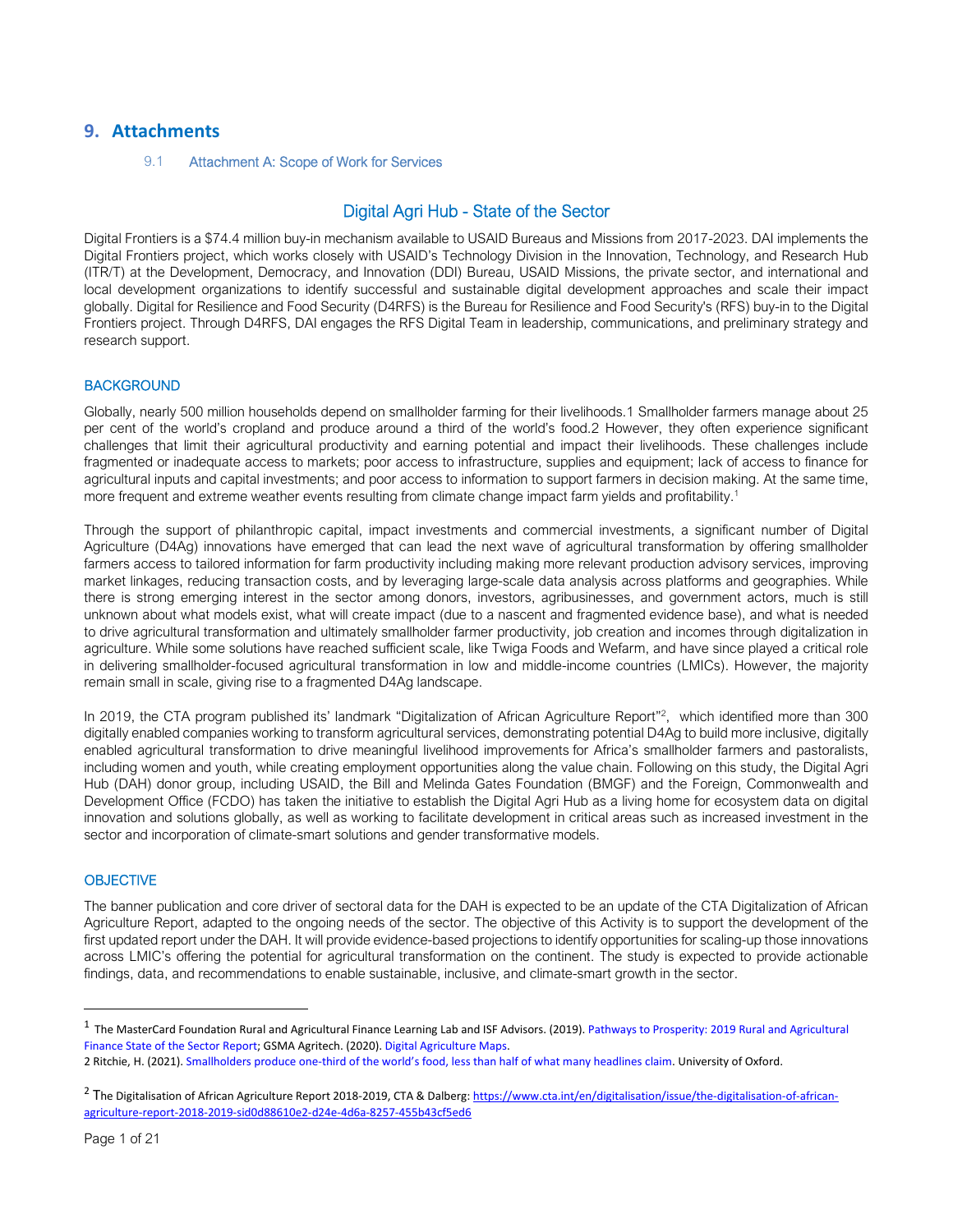As the banner publication of the DAH, this product itself will need to comprehensively review D4Ag solutions within LMICs globally, as well as project innovative thinking on development needs for the sector. Quantitative market analysis and market projection will have enormous communication currency, especially in terms of investment, partnerships, and media. Qualitative experience narratives will also be important to inform a farmer-centric vision for the report, particularly related to harder to reach market segments, including pastoralists, women, and youth. The primary output of this work will be an externally facing report to provide key findings, indicators, and analysis of the current status of the markets and overall trends to chart future opportunities.

#### PROPOSED TASKS AND DELIVERABLES

- 1. Kick off and Workplan the recipient will meet the Digital Frontiers, USAID, BMGF and FCDO teams and ensure there is alignment between the recipient and the teams. Please read this document for more information on what the research will entail. During the kickoff, the offeror will also agree with the DAH database partner on how and when to share any innovator data collected over the course of the research.
- 2. Interview Guide Design and Inception Report the recipient will choose a research approach and draft an inception report based on preliminary research and will prepare for interview and further research across the relevant geographies and stakeholders for the Digital Agri Hub.
- 3. Research and Interviews approximately 150 phone interviews, secondary research, data transfer, interim report and a draft report outline. The interviews will include a mix of at least 25 interviews for each major region across LMICs, including Latin America and the Caribbean, East/West and Southern Africa, India, Southeast Asia. These regional interviews should include:
	- a. Agtech and fintech/climate tech for agriculture organizations (15-20 interviews)
	- b. Investors (2-3 interviews)
	- c. Donors (2-3 interviews)
	- d. Ecosystem enablers (Technical assistance programs, accelerators, government, etc. (4-5 interviews)
	- e. Subject experts on agriculture systems, climate, gender, financial inclusion (2-3 interviews)
	- f. Global interviews with donors, Digital Agriculture Hub partners, and others (10-15 interviews)
- 4. Draft Report the recipient will draft the report and a PowerPoint presentation. We anticipate that the draft report will be approximately 200 pages, not including annexes and will include an executive summary that can be used as a standalone document. The draft report will undergo 3-4 rounds of review by Digital Frontiers, USAID, BMGF and FCDO teams. The draft report should be of a similar detail and content to CTA's *The Digitalization of African Agriculture Report (2018-2019)*, but expanded to include all of the regions listed above. We envision that regional sections might be included in the annex, similar to how country sections were treated in the CTA report. The State of Sector report should also expand on the content in the CTA report to include:
	- a. Investor landscape
	- b. Climate landscape
	- c. Gender transformative and inclusive development approaches

The draft PowerPoint is for the direct use by DAH and donors for presentations of the report at events. We envision a modular PowerPoint presentation with key findings of not more than 50-60 slides (not including annexes)

- 5. Final Report The final report will be submitted along with a presentation to stakeholders and DAH strategic recommendations. In addition, the offeror will jointly present the material at 1-2 events of donor selection/approval.
- 6. Communication materials infographics, videos highlighting anecdotal experiences of farmers adopting D4Ag solutions, or other communications collateral. to help bring this work to life and assist in catalyzing ecosystem engagement should be proposed by the offeror. Each agreed-upon communication material will be shared with DAH partners as an outline/concept, draft, 2 rounds of review, and final file for approval. In addition, the offeror will propose target audiences and platforms for sharing the material.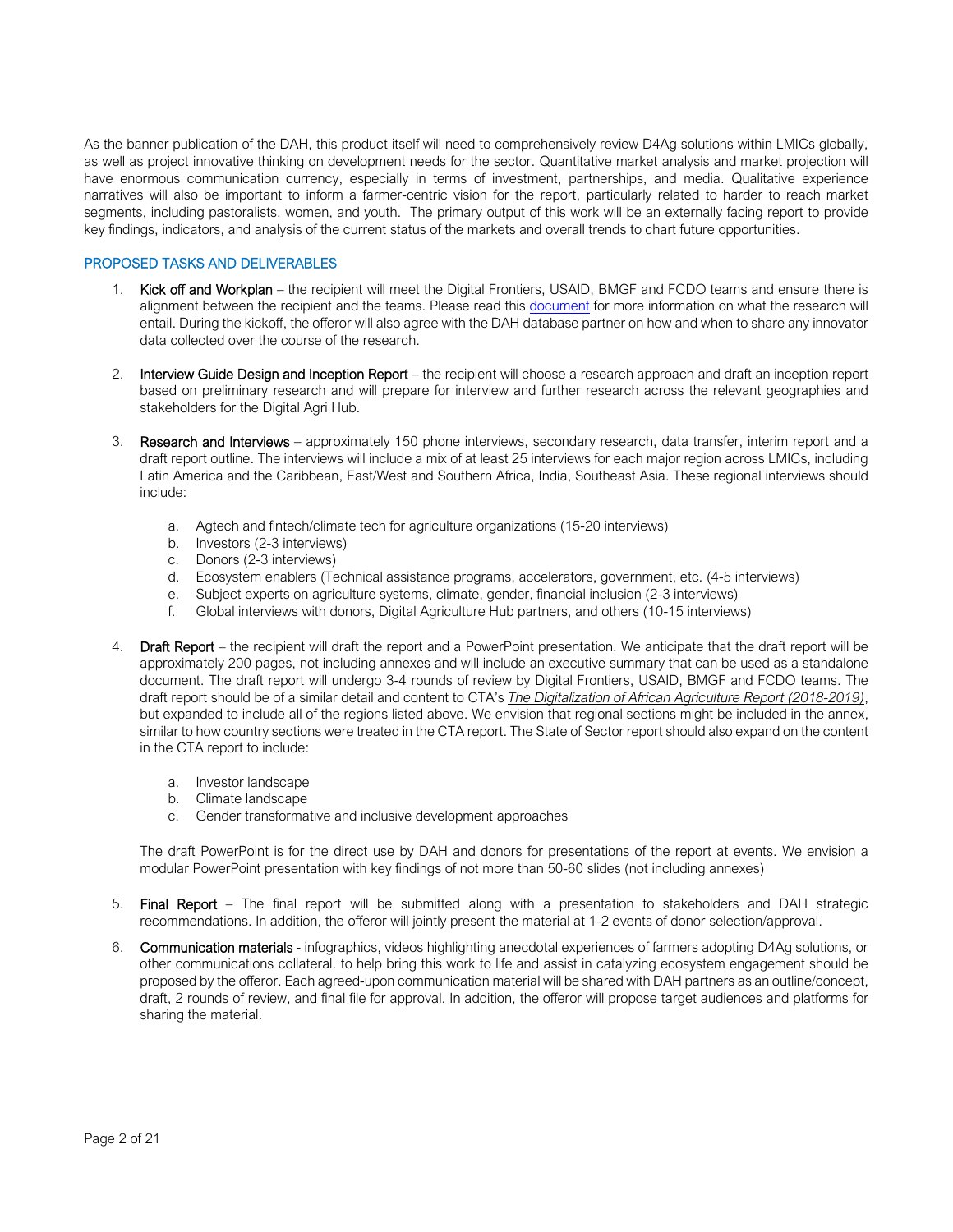### PROGRAM TASK MILESTONES

| <b>TASK MILESTONES</b>                                        | <b>TIMEFRAME</b>   |
|---------------------------------------------------------------|--------------------|
| Approved Work Plan, Research Approach and Inception Report    | Month 1            |
| Data sharing protocol established with DAH Database           | Month 2            |
| Draft report outline                                          | Month 5            |
| Interim report and data transfer                              | Month <sub>7</sub> |
| Draft final report and data transfer                          | Month 9            |
| Final report and DAH recommendations                          | Month 10           |
| Ongoing coordination with DAH management team and Donor Group | Monthly            |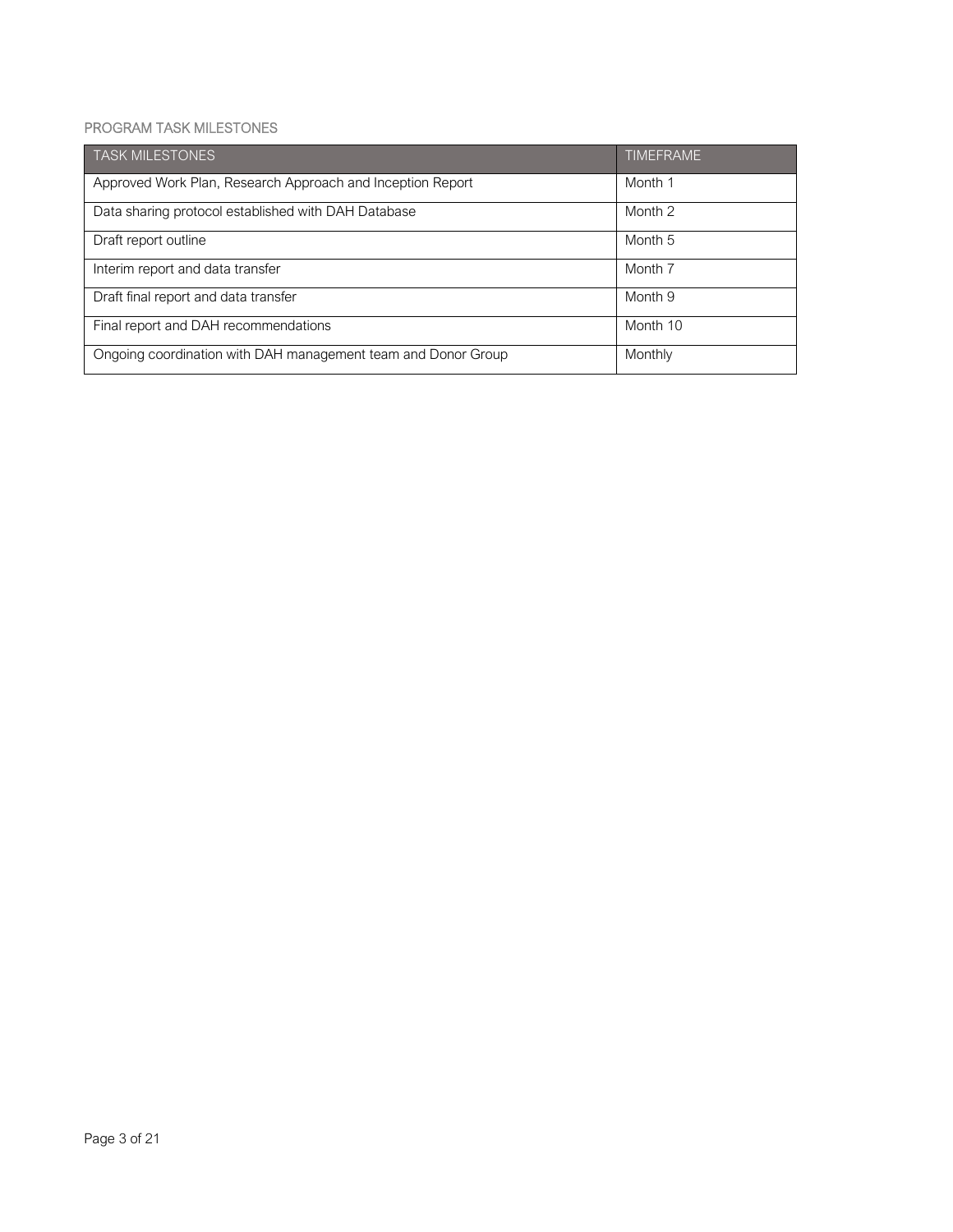### TIMEFRAME AND LOE

|                                                                                                  | Month | Month<br>$\overline{2}$ | Month<br>3 | Month<br>$\overline{4}$ | Month<br>5 | Month<br>6 | Month<br>$\overline{7}$ | Month<br>8 | Month<br>9 | Month<br>10 |
|--------------------------------------------------------------------------------------------------|-------|-------------------------|------------|-------------------------|------------|------------|-------------------------|------------|------------|-------------|
| Project kick-off                                                                                 |       |                         |            |                         |            |            |                         |            |            |             |
| Project alignment<br>between contractor and<br>donor group                                       |       |                         |            |                         |            |            |                         |            |            |             |
| Interview guide design                                                                           |       |                         |            |                         |            |            |                         |            |            |             |
| Revision of pre-research<br>report outline by<br>consortium                                      |       |                         |            |                         |            |            |                         |            |            |             |
| Gap analysis findings on<br>D4Ag data                                                            |       |                         |            |                         |            |            |                         |            |            |             |
| Data sharing<br>commitments by third<br>party organizations                                      |       |                         |            |                         |            |            |                         |            |            |             |
| D4Ag data collection                                                                             |       |                         |            |                         |            |            |                         |            |            |             |
| Phone-based interviews                                                                           |       |                         |            |                         |            |            |                         |            |            |             |
| Secondary research                                                                               |       |                         |            |                         |            |            |                         |            |            |             |
| Revision of post-research<br>report outline by<br>consortium                                     |       |                         |            |                         |            |            |                         |            |            |             |
| Report authoring                                                                                 |       |                         |            |                         |            |            |                         |            |            |             |
| PowerPoint presentation<br>of interim report                                                     |       |                         |            |                         |            |            |                         |            |            |             |
| Final draft submission                                                                           |       |                         |            |                         |            |            |                         |            |            |             |
| Final draft revision by<br>donor group                                                           |       |                         |            |                         |            |            |                         |            |            |             |
| PowerPoint presentation<br>of final report findings &<br><b>DAK</b> strategic<br>recommendations |       |                         |            |                         |            |            |                         |            |            |             |

### The following is an indicative schedule for this report development over a ten-month period.

#### REPORTING

The implementer will report to Digital Frontiers Program Manager. The implementer will also be collaborating closely representatives from USAID/RFS, the Bill & Melinda Gates Foundation and the UK's Foreign, Commonwealth, and Development Office and their partners.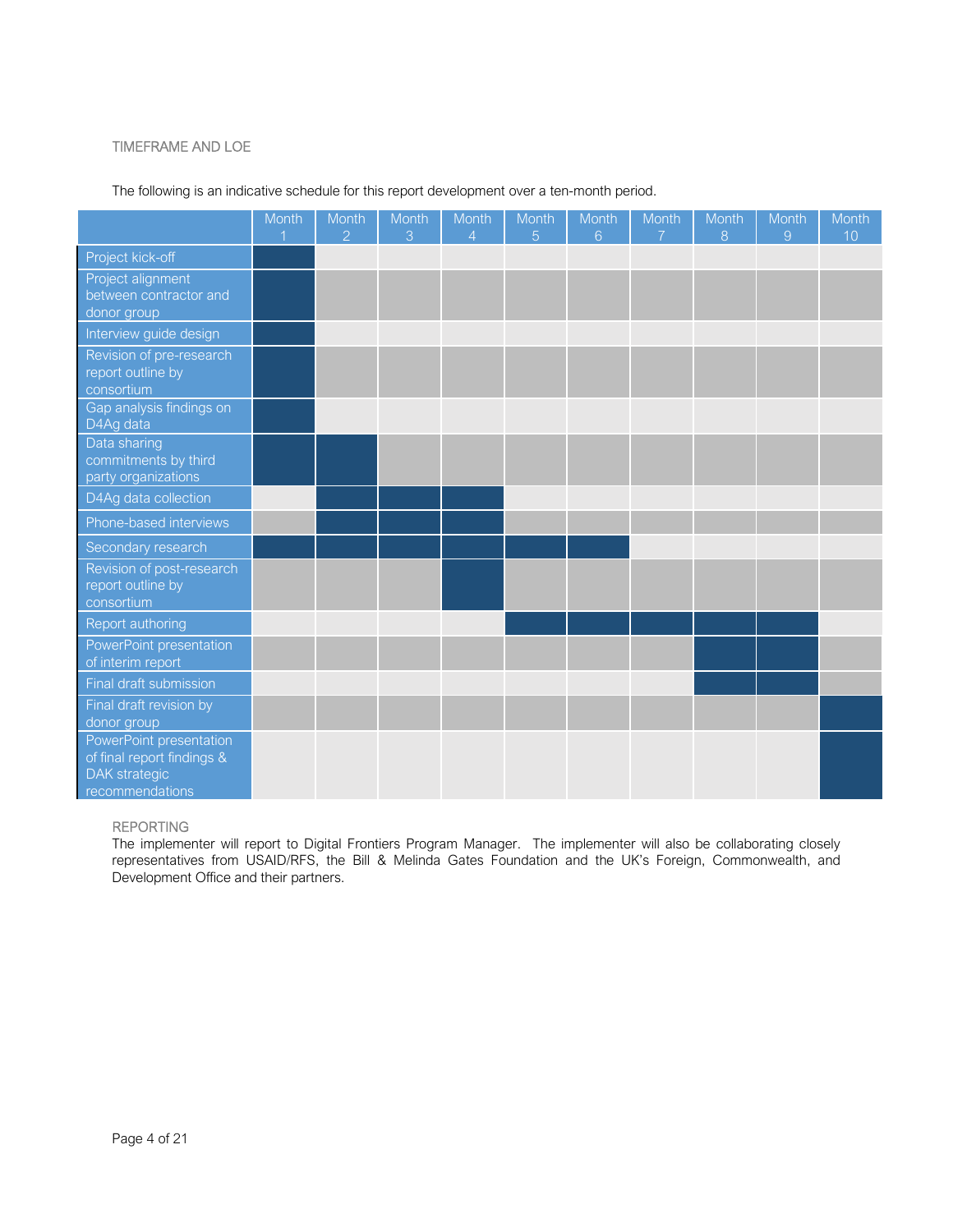### 9.2 Attachment B: Proposal Cover Letter

[On Firm's Letterhead]

<Insert date>

TO: Click here to enter text.

DAI Global, LLC

We, the undersigned, provide the attached proposal in accordance with RFP 2022-08, issued on May 19, 2022. Our attached proposal is for the total price of <Sum in Words (\$0.00 Sum in Figures) >.

I certify a validity period of 90 days for the prices provided in the attached Cost Proposal. Our proposal shall be binding upon us subject to the modifications resulting from any discussions.

*Offeror shall verify here the items specified in this RFP document.* 

We understand that DAI is not bound to accept any proposal it receives.

Yours sincerely,

Authorized Signature: Name and Title of Signatory: Click here to enter text. Name of Firm: Click here to enter text. Address: Click here to enter text. Telephone: Click here to enter text. Email: Click here to enter text.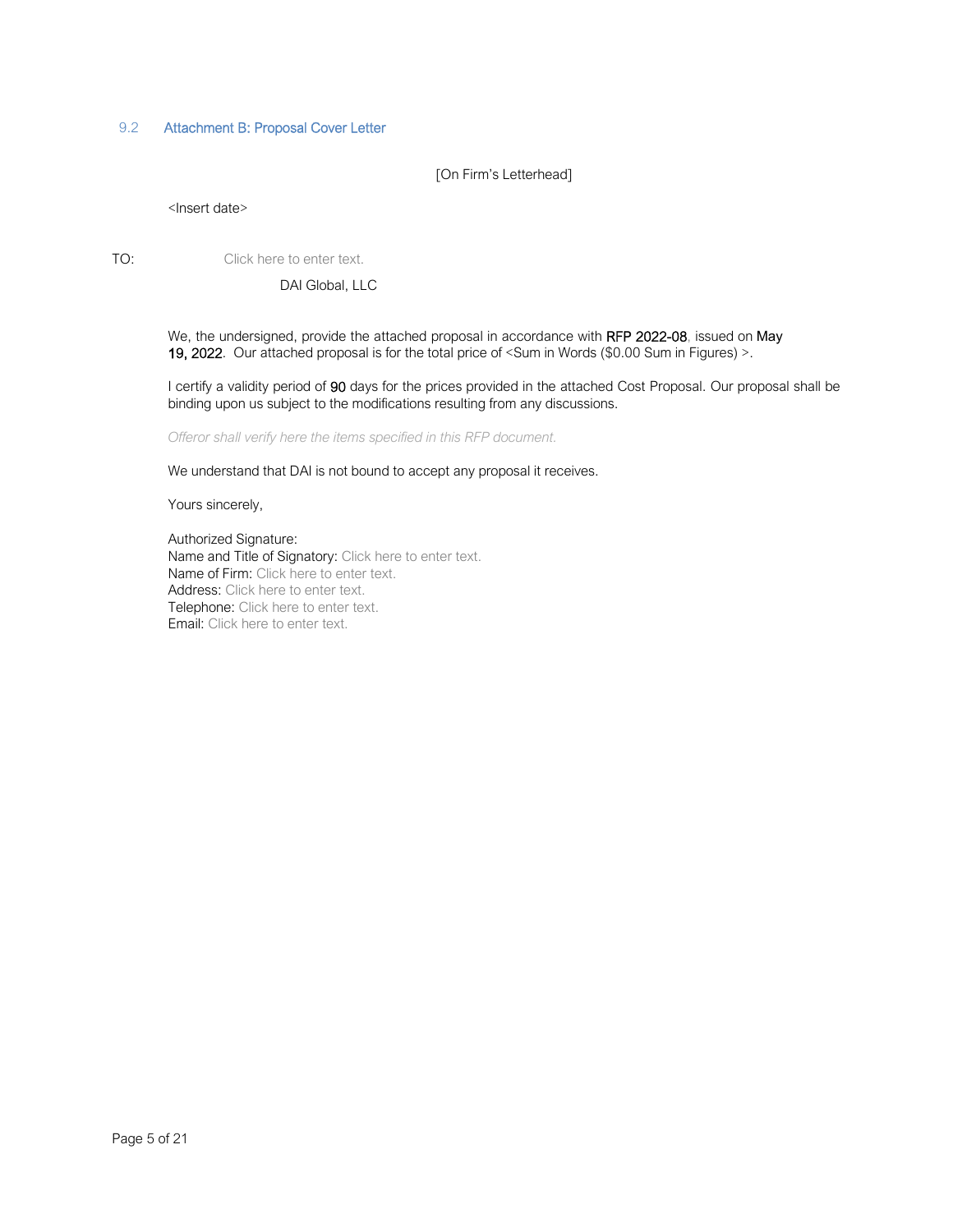### 9.3 Attachment C: Budget and Budget Narrative Template

|                                      | Name       | Rate   | LOE/Units      | <b>Unit Type</b> | Cost |
|--------------------------------------|------------|--------|----------------|------------------|------|
| I. Salaries and Wages                |            |        |                |                  |      |
|                                      |            |        |                |                  |      |
| Person 1                             | <b>TBD</b> | \$0.00 | $\overline{0}$ |                  | \$0  |
| Person 2                             | <b>TBD</b> | \$0.00 | $\Omega$       |                  | \$0  |
| Person 3                             | <b>TBD</b> | \$0.00 | $\overline{0}$ |                  | \$0  |
| <b>Total Salaries and Wages</b>      |            |        | $\overline{0}$ |                  | \$0  |
| II. Indirect Costs on Labor          |            |        |                |                  |      |
| Fringe (full-time employees)         |            |        |                |                  | \$0  |
| Overhead on Labor                    |            |        |                |                  | \$0  |
| <b>Total Indirect Costs on Labor</b> |            |        |                |                  | \$0  |
| III. Other Direct Costs              |            |        |                |                  |      |
| 1. Project Management Expenses       |            |        |                |                  |      |
| Communications                       |            | \$0.00 | $\mathbf 0$    |                  | \$0  |
| Other (DESCRIBE)                     |            | \$0.00 | $\overline{0}$ |                  | \$0  |
| <b>Total Other Direct Costs</b>      |            |        |                |                  | \$0  |
| <b>Total Program Expenses</b>        |            |        |                |                  | \$0  |
| <b>Indirect Costs on All Costs</b>   |            |        | $\mathbf 0$    |                  | \$0  |
| <b>Grand Total</b>                   |            |        |                |                  | \$0  |

### Budget Narrative Template

The following narrative follows the format of the budget. *Firm Name* has priced its proposal on a: (specify) Cost Reimbursable or Time and Materials (T&M) basis. Per 2 CFR 700.13, for-profit Offerors must exclude profit from cost proposals, as this contract will be considered a subaward.

#### Salaries and Wages

For our labor cost estimates, we have used the daily rates for personnel, as supported by actual salaries and/or prevailing labor rates (please explain and provide justification or backup for rates.

■ Name, Title proposed for a total of XX days at a daily rate of \$XXX.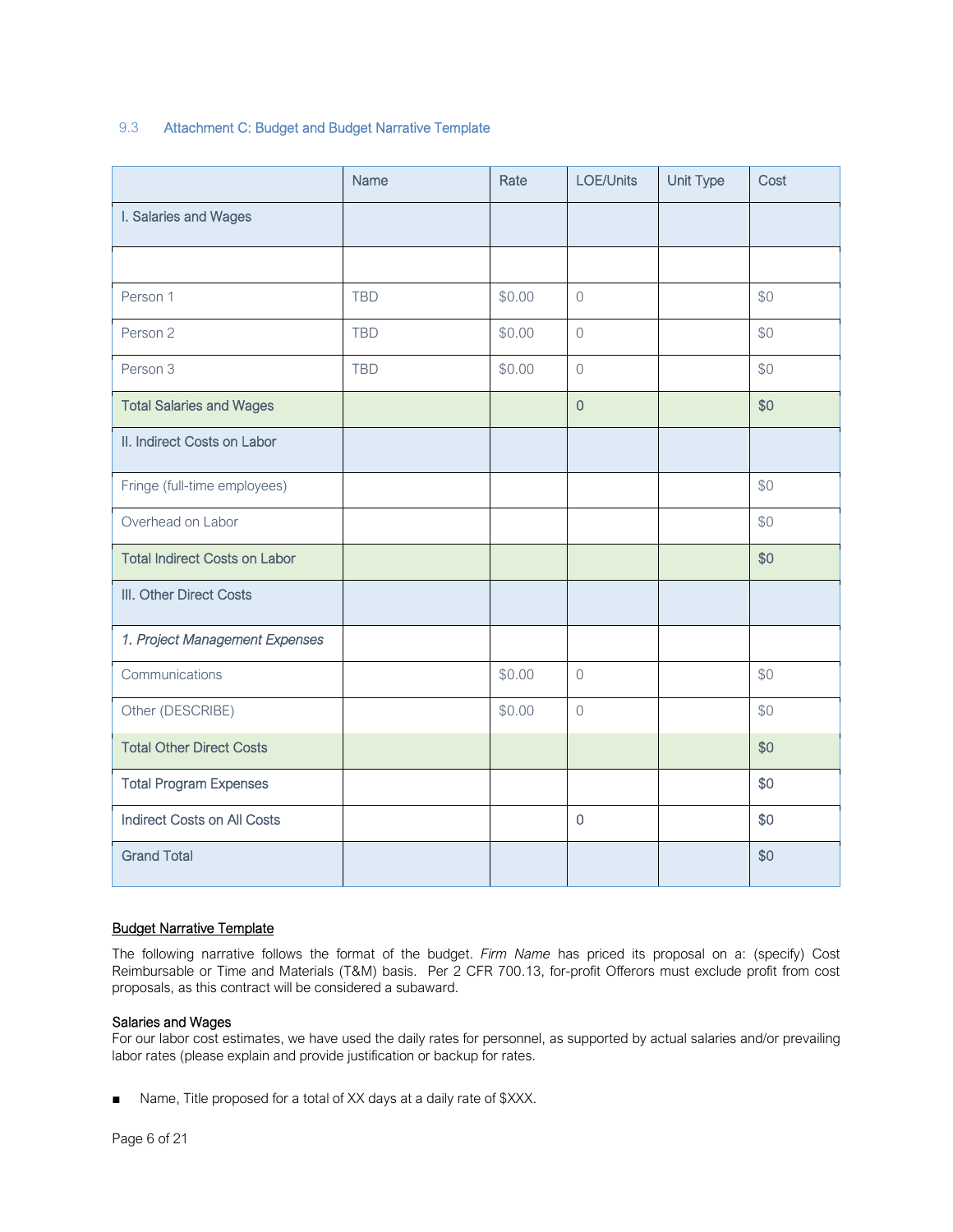- Name, Title proposed for a total of XX days at a daily rate of \$XXX.
- Name, Title proposed for a total of XX days at a daily rate of \$XXX.
- Name, Title proposed for a total of XX days at a daily rate of \$XXX.

#### Other Direct Costs

This category includes basic support costs for the project such as XXXX (Explain and provide backup for costs). Included within this cost category are all costs necessary for the successful operation of this activity.

### Indirect Costs on All Costs

All indirect costs must be in accordance with the Firm's policies (explain and provide justification).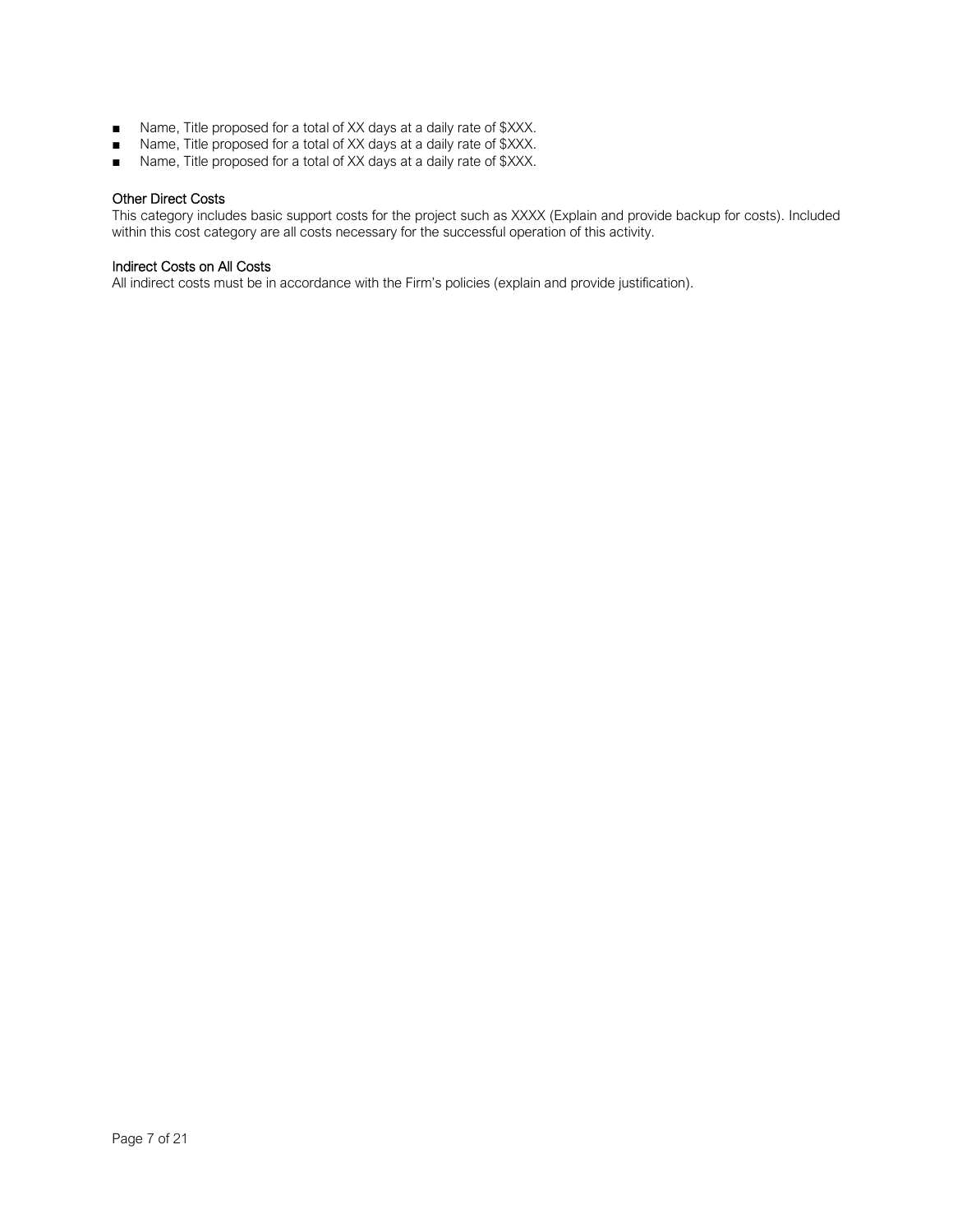#### 9.4 Attachment D: Instructions for Obtaining a CAGE/NCAGE Code, SAM Registration, and DUNS Number

#### Background: Summary of Current U.S. Government Requirements

There are mandatory requirements for Contractors to obtain the following items/registration before a contract of any kind can be awarded. Without registering in the required databases, DAI cannot deem an Offeror to be "responsible" to conduct business with and therefore, DAI will not enter into an agreement with any such organization. The award of an IQC or Task Order contract resulting from this RFP is contingent upon the winner providing a DUNS number, a CAGE/NCAGE code, and proof of registration in the SAM.gov system. Organizations who fail to provide these will not receive an agreement and DAI will select an alternate Offeror.

#### CAGE/NCAGE Code

The Commercial and Government Entity (CAGE) Code was established by the US. The NATO Codification System developed the NATO Commercial and Government Entity (NCAGE) Code. When a business/organization is assigned a CAGE/NCAGE, they are in fact the same type/structure of code but identifies which nation or if the NATO Support Agency assigned the CAGE/NCAGE. You must have a CAGE/NCAGE code and a DUNS number before registering in SAM.

- o Link to the CAGE/NCAGE Code request: https://eportal.nspa.nato.int/AC135Public/scage/CageList.aspx
- o Link to CAGE/NCAGE code request instructions:
	- https://eportal.nspa.nato.int/AC135Public/Docs/US%20Instructions%20for%20NSPA%2 0NCAGE.pdf

#### System for Award Management (SAM) Registration

You must have an active registration with www.SAM.gov to do business with the Federal Government. To register in SAM, at a minimum, you will need the following information:

- o U.S. Registrants:
	- 1) Your Legal Business Name and Physical Address
	- 2) Your Taxpayer Identification Number (TIN) and Taxpayer Name associated with your TIN; Review your tax documents from the IRS (such as a 1099 or W-2 form) to find your Taxpayer Name
	- 3) Your bank's routing number, your bank account number, and your bank account type, i.e. checking or savings, to set up Electronic Funds Transfer (EFT)
- o International Registrants:
	- 1) Your NATO Commercial and Government Entity (NCAGE) Code

Follow this link to create a Sam.gov user account and register your organization: https://sam.gov/content/entityregistration

#### Unique Entity ID (UEI)

By April 4, 2022, the federal government will transition away from the DUNS Number to the new Unique Entity ID (SAM), or 'UEI,' for entity identification of federal awards government-wide. Entity identification in federal awards (grants, loans, contracts, etc.) means a unique set of numbers and letters used to identify every entity seeking to do business with the federal government. Currently, and through April 3, 2022, the federal government uses the DUNS Number, assigned by Dun & Bradstreet. On April 4, 2022 and moving forward, the federal government will use the Unique Entity ID (SAM), or "UEI" assigned by SAM.gov.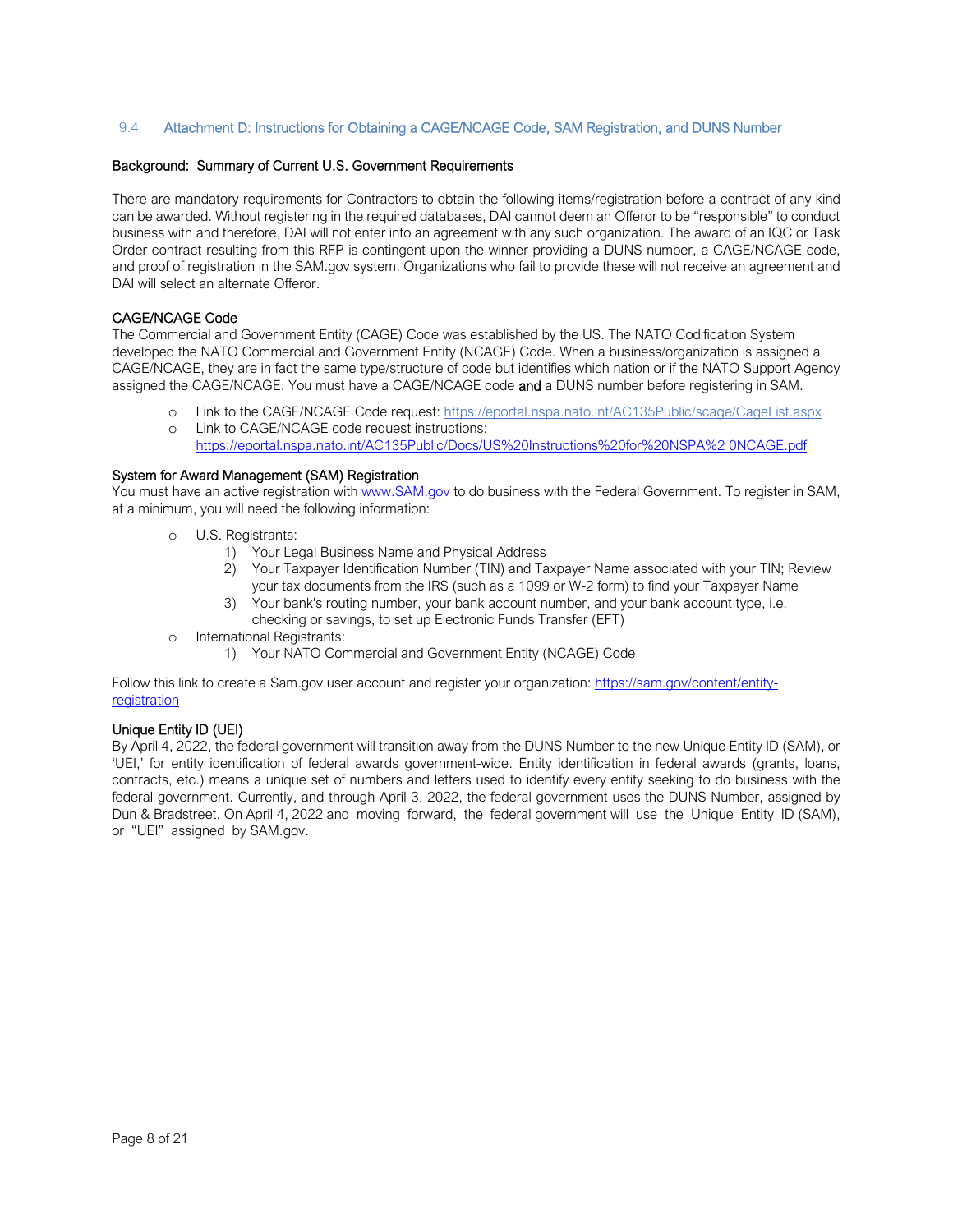# 9.5

9.5 Attachment E: Past Performance Table Template<br>Include projects that best illustrate your work experience relevant to this RFP, sorted by decreasing order of completion date. Projects should have been undertaken in<br>the

| $\#$           | Project<br>Title | Description of<br>Activities | Reference(s)<br>Name, email<br>and/or phone | Client<br>Name and<br>Address | Cost in<br>US\$ | Start-End<br>Dates | Problem(s)<br>Encountered and<br>Resolutions |
|----------------|------------------|------------------------------|---------------------------------------------|-------------------------------|-----------------|--------------------|----------------------------------------------|
| 1              |                  |                              |                                             |                               |                 |                    |                                              |
| $\overline{c}$ |                  |                              |                                             |                               |                 |                    |                                              |
| $\mathfrak 3$  |                  |                              |                                             |                               |                 |                    |                                              |
| $\overline{4}$ |                  |                              |                                             |                               |                 |                    |                                              |
| $\overline{5}$ |                  |                              |                                             |                               |                 |                    |                                              |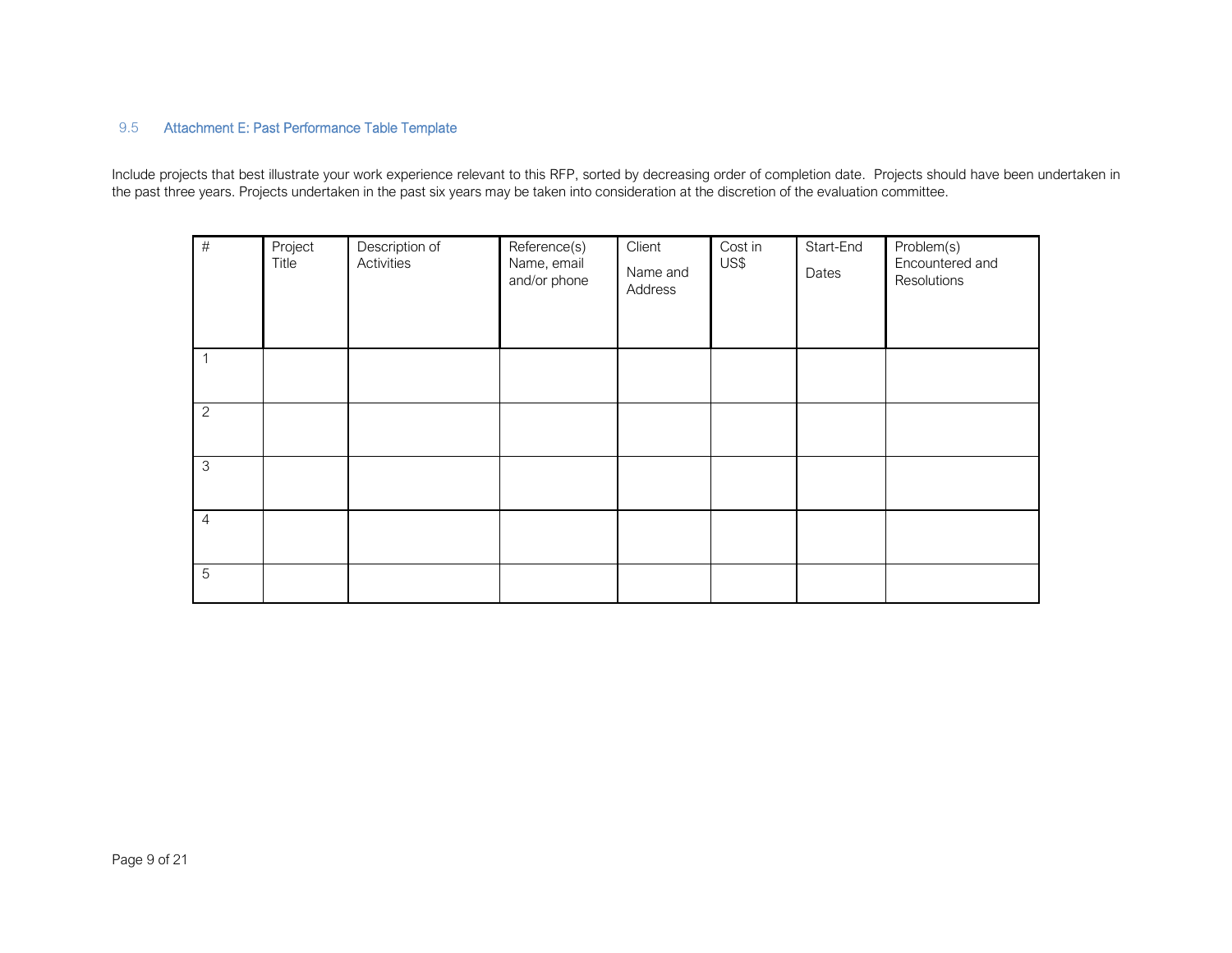### 9.6 Attachment F: Representations and Certifications of Compliance

- 2. Federal Excluded Parties List The Bidder Select is not presently debarred, suspended, or determined ineligible for an award of a contract by any Federal agency.
- 3. Executive Compensation Certification- DAI, as prime contractor of U.S. federal government contracts, must report compensation levels of the five most highly compensated subcontractor executives to the Federal Funding Accountability and Transparency Act Sub-Award Report System (FSRS)
- 4. Executive Order on Terrorism Financing- The Contractor is reminded that U.S. Executive Orders and U.S. law prohibits transactions with, and the provision of resources and support to, individuals and organizations associated with terrorism. It is the legal responsibility of the Contractor/Recipient to ensure compliance with these Executive Orders and laws. Recipients may not engage with, or provide resources or support to, individuals and organizations associated with terrorism. No support or resources may be provided to individuals or entities that appear on the Specially Designated Nationals and Blocked persons List maintained by the US Treasury (online at www.SAM.gov) or the United Nations Security Designation List (online at: http://www.un.org/sc/committees/1267/aq\_sanctions\_list.shtml). This provision must be included in all subcontracts/sub awards issued under this Contract.
- 5. Trafficking of Persons The Contractor may not traffic in persons (as defined in the Protocol to Prevent, Suppress, and Punish Trafficking of persons, especially Women and Children, supplementing the UN Convention against Transnational Organized Crime), procure commercial sex, and use forced labor during the period of this award.
- 6. Organizational Conflict of Interest –The Bidder certifies that is not aware of any information bearing on the existence of any potential organizational conflict of interest. The Bidder further certifies that if the Bidder becomes aware of information bearing on whether a potential conflict may exist, that Bidder shall immediately provide DAII with a disclosure statement describing this information.
- 7. Equal Opportunity The Bidder certifies that it does not discriminate against any employee or applicant for employment because of age, sex, religion, handicap, race, creed, color or national origin.
- 8. Labor Laws The Bidder certifies that it is in compliance with all labor laws.
- 9. Employee Compliance The Bidder warrants that it will require all employees, entities and individuals providing services in connection with the performance of an DAI Purchase Order to comply with the provisions of the resulting Purchase Order and with all Federal, State, and local laws and regulations in connection with the work associated therein.

By submitting a proposal, offerors agree to fully comply with the terms and conditions above and all applicable U.S. federal government clauses included herein, and will be asked to sign these Representations and Certifications upon award.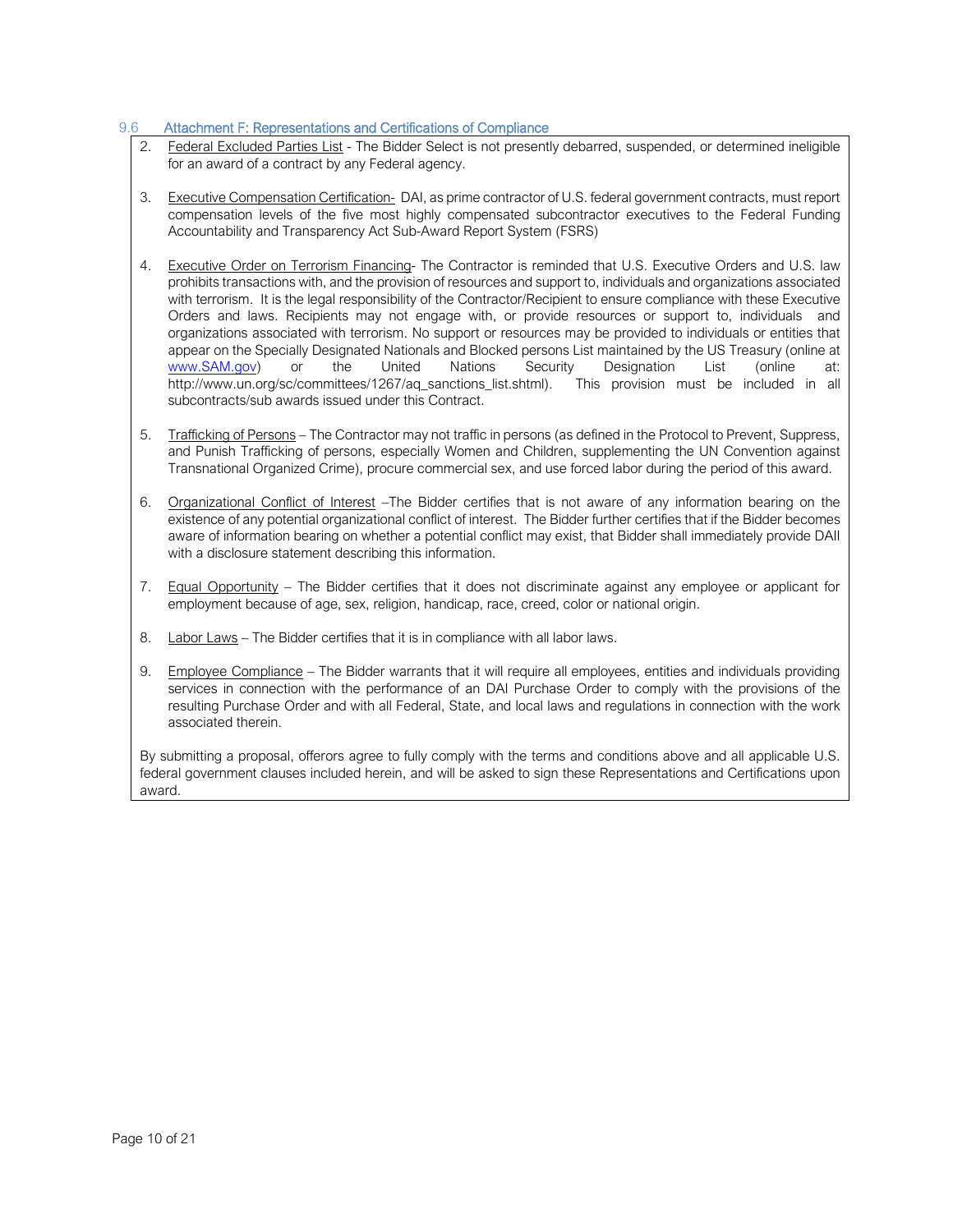#### 9.7 Attachment G: Travel and International Air Transportation

### TRAVEL AND INTERNATIONAL AIR TRANSPORTATION (DECEMBER 2014)

### a. TRAVEL COSTS

All travel costs must comply with the applicable cost principles and must be consistent with those normally allowed in like circumstances in the recipient's non-USAID-funded activities. Costs incurred by employees and officers for travel, including air fare, costs of lodging, other subsistence, and incidental expenses, may be considered reasonable and allowable only to the extent such costs do not exceed reasonable charges normally allowed by the recipient in its regular operations as the result of the recipient organization's written travel policy and are within the limits established by the applicable cost principles.

In the absence of a reasonable written policy regarding international travel costs, the standard for determining the reasonableness of reimbursement for international travel costs will be the Standardized Regulations (Government Civilians, Foreign Areas), published by the U.S. Department of State, as from time to time amended. The most current Standardized Regulations on international travel costs may be obtained from the AO. In the event that the cost for air fare exceeds the customary standard commercial airfare (coach or equivalent) or the lowest commercial discount airfare, the recipient must document one of the allowable exceptions from the applicable cost principles.

#### b. FLY AMERICA ACT RESTRICTIONS

(1) The recipient must use U.S. Flag Air Carriers for all international air transportation (including personal effects) funded by this award pursuant to the Fly America Act and its implementing regulations to the extent service by such carriers is available.

(2) In the event that the recipient selects a carrier other than a U.S. Flag Air Carrier for international air transportation, in order for the costs of such international air transportation to be allowable, the recipient must document such transportation in accordance with this provision and maintain such documentation pursuant to the Standard Provision, "Accounting, Audit and Records." The documentation must use one of the following reasons or other exception under the Fly America Act:

(i) The recipient uses a European Union (EU) flag air carrier, which is an airline operating from an EU country that has signed the US-EU "Open Skies" agreement (http://www.state.gov/e/eb/rls/othr/ata/i/ic/170684.htm).

(ii) Travel to or from one of the following countries on an airline of that country when no city pair fare is in effect for that leg (see http://apps.fas.gsa.gov/citypairs/search/):

- a. Australia on an Australian airline,
- b. Switzerland on a Swiss airline, or
- c. Japan on a Japanese airline;
- (iii) Only for a particular leg of a route on which no US Flag Air Carrier provides service on that route;
- (iv) For a trip of 3 hours or less, the use of a US Flag Air Carrier at least doubles the travel time;

(v) If the US Flag Air Carrier offers direct service, use of the US Flag Air Carrier would increase the travel time by more than 24 hours; or

- (vi) If the US Flag Air Carrier does not offer direct service,
	- a. Use of the US Flag Air Carrier increases the number of aircraft changes by 2 or more,
	- b. Use of the US Flag Air Carrier extends travel time by 6 hours or more, or
	- c. Use of the US Flag Air Carrier requires a layover at an overseas interchange of 4 hours or more.

## c. DEFINITIONS

The terms used in this provision have the following meanings:

(1) "Travel costs'' means expenses for transportation, lodging, subsistence (meals and incidentals), and related expenses incurred by employees who are on travel status on official business of the recipient for any travel outside the country in which the organization is located. "Travel costs" do not include expenses incurred by employees who are not on official business of the recipient, such as rest and recuperation (R&R) travel offered as part of an employee's benefits package that are consistent with the recipient's personnel and travel policies and procedures.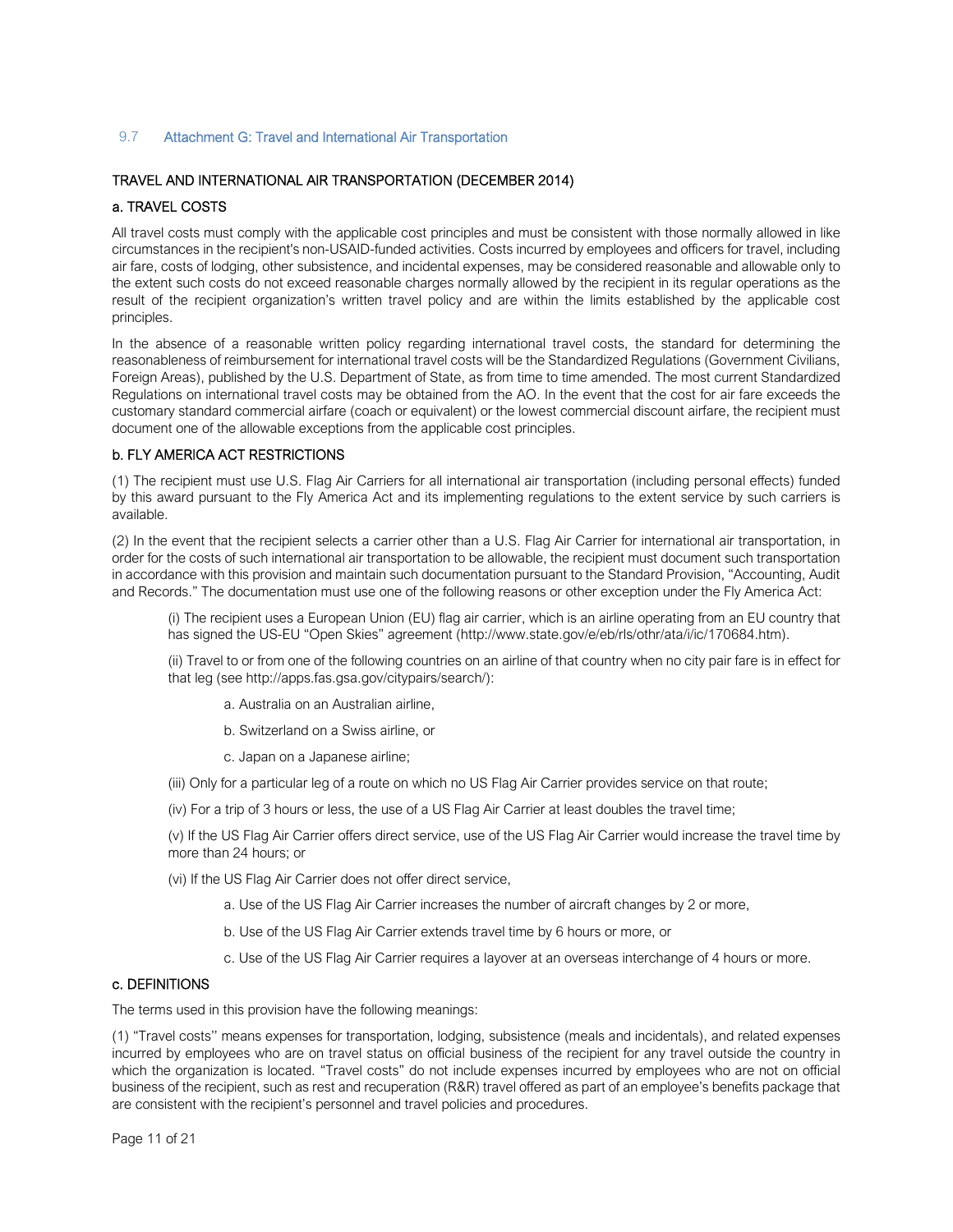(2) "International air transportation" means international air travel by individuals (and their personal effects) or transportation of cargo by air between a place in the United States and a place outside thereof, or between two places both of which are outside the United States.

(3) "U.S. Flag Air Carrier" means an air carrier on the list issued by the U.S. Department of Transportation at http://ostpxweb.dot.gov/aviation/certific/certlist.htm. U.S. Flag Air Carrier service also includes service provided under a code share agreement with another air carrier when the ticket, or documentation for an electronic ticket, identifies the U.S. flag air carrier's designator code and flight number.

(4) For this provision, the term "United States" includes the fifty states, Commonwealth of Puerto Rico, possessions of the United States, and the District of Columbia.